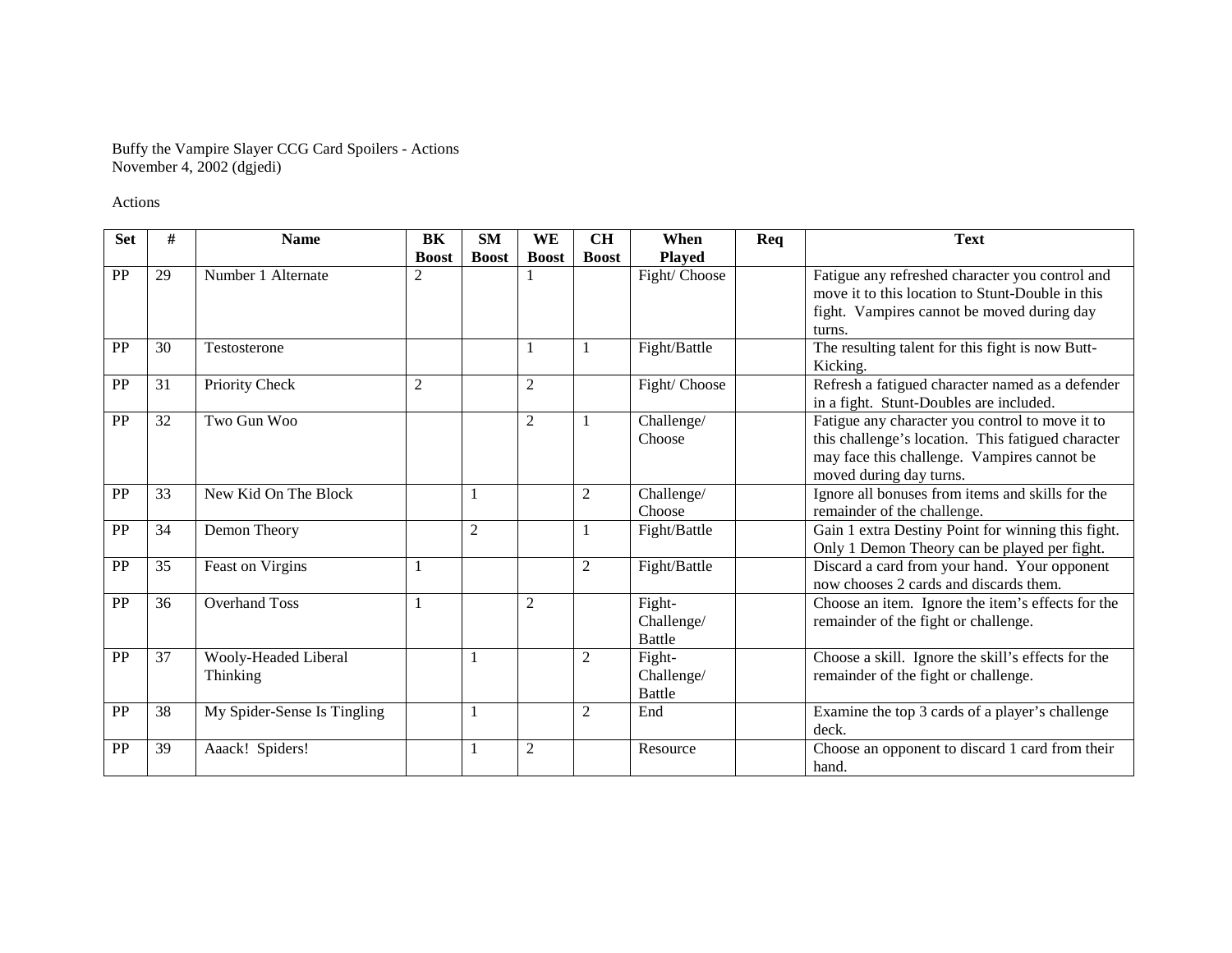| <b>Set</b>      | #   | <b>Name</b>                  | BK             | <b>SM</b>      | WE           | CH             | When          | Req    | <b>Text</b>                                         |
|-----------------|-----|------------------------------|----------------|----------------|--------------|----------------|---------------|--------|-----------------------------------------------------|
|                 |     |                              | <b>Boost</b>   | <b>Boost</b>   | <b>Boost</b> | <b>Boost</b>   | <b>Played</b> |        |                                                     |
| PP              | 40  | The CPR Thing                |                |                |              | $\overline{2}$ | Challenge/    |        | Discard 1 card that is set aside to boost Butt-     |
|                 |     |                              |                |                |              |                | <b>Battle</b> |        | Kicking.                                            |
| PP              | 41  | <b>Watch Zebras Mating</b>   | 1              | $\overline{2}$ |              |                | Challenge/    |        | Discard 1 card that is set aside to boost           |
|                 |     |                              |                |                |              |                | Battle        |        | Weirdness.                                          |
| PP              | 42  | Not Prepared for Farrah Hair |                |                | 2            |                | Challenge/    |        | Discard 1 card that is set aside to boost Charm.    |
|                 |     |                              |                |                |              |                | <b>Battle</b> |        |                                                     |
| PP              | 43  | Bow Before the Idiot Box     | $\overline{2}$ |                |              |                | Challenge/    |        | Discard 1 card that is set aside to boost Smarts.   |
|                 |     |                              |                |                |              |                | <b>Battle</b> |        |                                                     |
| PP              | 44  | Thrown to the Hyenas         | $\overline{2}$ |                |              |                | Resource      |        | Choose a Minion or Companion you control and        |
|                 |     |                              |                |                |              |                |               |        | discard it. Choose an opponent's Minion or          |
|                 |     |                              |                |                |              |                |               |        | Companion and discard it.                           |
| PP              | 45  | Hit the Streets              |                | $\overline{2}$ |              |                | Movement      |        | Move a character you control to any adjacent        |
|                 |     |                              |                |                |              |                |               |        | location, including Sunnydale Park. This does       |
|                 |     |                              |                |                |              |                |               |        | not count as a move.                                |
| PP              | 46  | The Old Madison Body         | $\overline{2}$ |                |              |                | Movement      |        | Switch two characters controlled by the same        |
|                 |     | Switch                       |                |                |              |                |               |        | player in different locations. The characters must  |
|                 |     |                              |                |                |              |                |               |        | be eligible to go to each location. This action is  |
|                 |     |                              |                |                |              |                |               |        | not considered a move.                              |
| PP              | 119 | Hair Flip                    | 1              |                |              |                | Fight/Battle  |        | The resulting talent for this fight is now Charm.   |
| $\overline{PP}$ | 120 | <b>Book Learning</b>         | 1              |                |              |                | Fight/Battle  |        | The resulting talent for this fight is now Smarts.  |
| PP              | 121 | Creep Factor                 | 1              | 1              |              |                | Fight/Battle  |        | The resulting talent for this fight is now          |
|                 |     |                              |                |                |              |                |               |        | Weirdness.                                          |
| PP              | 122 | Vampire Embrace              | $\mathbf{1}$   | $\mathbf{2}$   |              |                | Fight/        |        | Assign to your opponent's Human Companion           |
|                 |     |                              |                |                |              |                | Resolve       |        | when they lose to a Vampire attacker. Instead of    |
|                 |     |                              |                |                |              |                |               |        | being discarded, they are now a Vampire and         |
|                 |     |                              |                |                |              |                |               |        | belong to the player that sired them until they are |
|                 |     |                              |                |                |              |                |               |        | discarded, or the game ends.                        |
| PP              | 123 | Cafeteria Soylent Green      | 1              | $\mathfrak{2}$ |              |                | Challenge/    |        | Choose a character facing this challenge. If that   |
|                 |     |                              |                |                |              |                | Battle        |        | character is fatigued during resolution, the        |
|                 |     |                              |                |                |              |                |               |        | character's talents are ignored when calculating    |
|                 |     |                              |                |                |              |                |               |        | the controller's talent totals.                     |
| PP              | 124 | Dig Up The Corpses           |                |                |              | 2              | Resource      | $4-SM$ | Draw 2 cards. Send to the crypt after use.          |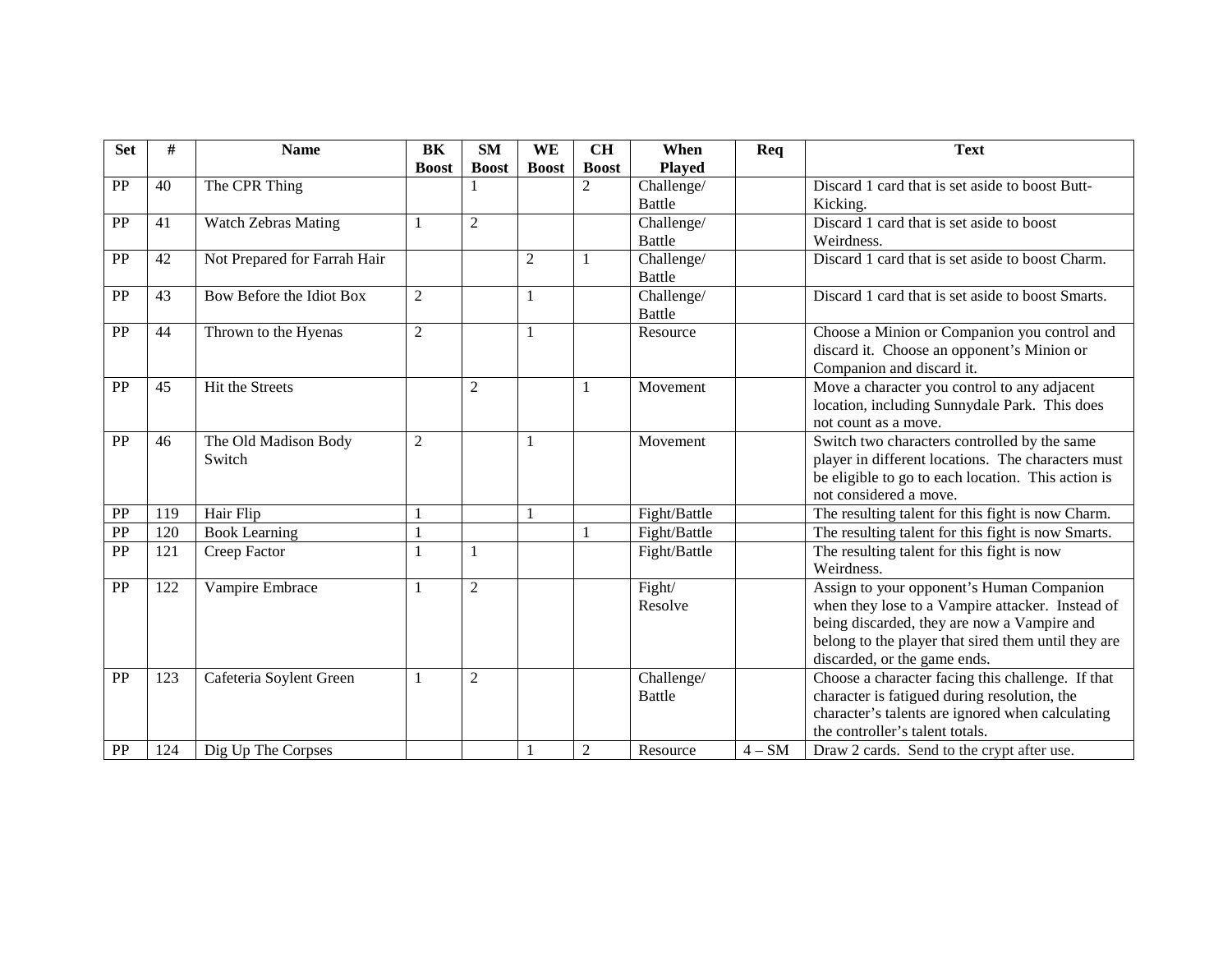| <b>Set</b>      | #                | <b>Name</b>              | BK             | <b>SM</b>      | WE             | <b>CH</b>        | When          | Req      | <b>Text</b>                                                    |
|-----------------|------------------|--------------------------|----------------|----------------|----------------|------------------|---------------|----------|----------------------------------------------------------------|
|                 |                  |                          | <b>Boost</b>   | <b>Boost</b>   | <b>Boost</b>   | <b>Boost</b>     | <b>Played</b> |          |                                                                |
| PP              | 125              | Stake 'em High           | 2              |                |                |                  | Fight-        |          | Immediately play 2 action cards from your hand.                |
|                 |                  |                          |                |                |                |                  | Challenge/    |          |                                                                |
|                 |                  |                          |                |                |                |                  | <b>Battle</b> |          |                                                                |
| PP              | 126              | I Quit                   | 2              |                |                |                  | Fight-        | $3 - CH$ | Immediately move your character from the                       |
|                 |                  |                          |                |                |                |                  | Challenge/    |          | location of an active fight or challenge to an                 |
|                 |                  |                          |                |                |                |                  | <b>Battle</b> |          | adjacent location. Don't count the character's                 |
|                 |                  |                          |                |                |                |                  |               |          | talent values during resolution. If the character              |
|                 |                  |                          |                |                |                |                  |               |          | was the lone participant, immediately end the                  |
|                 |                  |                          |                |                |                |                  |               |          | challenge or fight. The quitting character does                |
|                 |                  |                          |                |                |                |                  |               |          | not fatigue.                                                   |
| PP              | 127              | Computer Invasion        |                | 1              |                | $\boldsymbol{2}$ | Refresh       |          | Items and skills may not be played for the                     |
|                 |                  |                          |                |                |                |                  |               |          | remainder of the turn.                                         |
| PP              | 128              | <b>Clumsy Fingers</b>    |                |                |                |                  | Resource      |          | Discard an item in play.                                       |
| PP              | 129              | Lounging About With      |                |                |                |                  | Resource      |          | Discard 1 skill in play. The skill may not be a                |
|                 |                  | Imbeciles                |                |                |                |                  |               |          | card that lets the character hold other skills or              |
|                 |                  |                          |                |                |                |                  |               |          | items that are currently attached.                             |
| PP              | 130              | A Friend In Need         | 2              |                |                |                  | Resource      |          | Play this card if you have no Companions or                    |
|                 |                  |                          |                |                |                |                  |               |          | Minions in play. Search your Resource Deck for                 |
|                 |                  |                          |                |                |                |                  |               |          | a Companion or Minion and put it into play.                    |
| $\overline{PP}$ | $\overline{131}$ | <b>Trading Clothing</b>  |                | 1              | $\overline{2}$ |                  | Resource      |          | Discard an item on one of your characters.                     |
|                 |                  |                          |                |                |                |                  |               |          | Search your Resource Deck and discard pile for                 |
|                 |                  |                          |                |                |                |                  |               |          | up to 2 copies of that card and place them into                |
|                 |                  |                          |                |                |                |                  |               |          | your hand.                                                     |
| PP              | 132              | <b>Talent Show</b>       | $\overline{2}$ |                |                |                  | Resource      |          | Switch two skills assigned to characters                       |
|                 |                  |                          |                |                |                |                  |               |          | controlled by the same player. Any requirements                |
|                 |                  |                          |                |                |                |                  |               |          | of the skill must still be met.                                |
| PP              | 133              | Oh, the 'Other' Cemetery |                | 1              | $\overline{2}$ |                  | Movement      |          | Relocate a challenge controlled by another player              |
|                 |                  |                          |                |                |                |                  |               |          | to any legal location inside Sunnydale.                        |
| PP              | 134              | Offer of Ugly Death      | -1             | $\overline{2}$ |                |                  | Challenge/    |          | Raise the Destiny Points of the challenge by 1.                |
|                 |                  |                          |                |                |                |                  | Resolve       |          |                                                                |
| PP              | 135              | Shaky on the Dismount    |                |                | $\overline{c}$ |                  | Challenge/    |          | Lower the Destiny Points of the challenge by 1.                |
|                 |                  |                          |                |                |                |                  | Resolve       |          |                                                                |
| PP              | 136              | Trans-possession         |                | $\mathbf{1}$   |                | $\overline{2}$   | Resource      |          | Reassign 1 skill to another eligible character you<br>control. |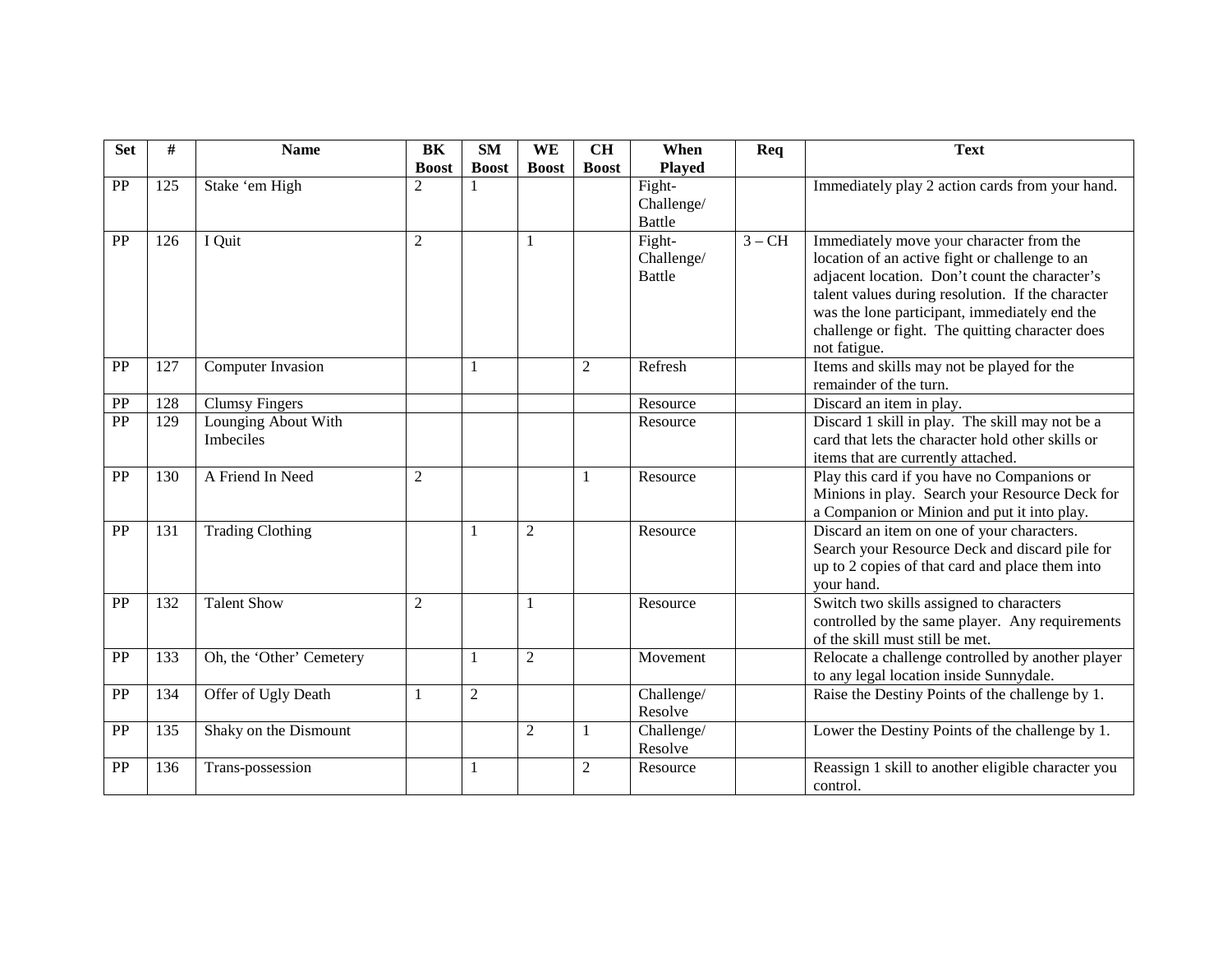| <b>Set</b> | #   | <b>Name</b>                                   | BK             | <b>SM</b>      | WE             | CH             | When                                  | Req      | <b>Text</b>                                                                                                                                                                                                                                                        |
|------------|-----|-----------------------------------------------|----------------|----------------|----------------|----------------|---------------------------------------|----------|--------------------------------------------------------------------------------------------------------------------------------------------------------------------------------------------------------------------------------------------------------------------|
|            |     |                                               | <b>Boost</b>   | <b>Boost</b>   | <b>Boost</b>   | <b>Boost</b>   | <b>Played</b>                         |          |                                                                                                                                                                                                                                                                    |
| PP         | 137 | Hot Dog Surprise                              |                |                |                |                | Refresh                               |          | Discard your hand and draw 5 cards.                                                                                                                                                                                                                                |
| PP         | 138 | <b>Cricket Snack</b>                          |                | $\overline{2}$ |                |                | Resource                              |          | Discard a skill on one of your characters. Search<br>your Resource Deck and discard pile for up to 2<br>copies of that card and place them into your hand.                                                                                                         |
| PP         | 169 | <b>Supernatural Boost</b>                     |                |                |                |                | Resource                              |          | Choose one of your characters in play. All 4<br>talents on that character gain $+1$ till the end of the<br>turn. If that character is a Vampire, all talents<br>gain +0 till the end of the turn if it is day, or $+2$<br>till the end of the turn if it is night. |
| PP         | 170 | Self-Referential Humor                        | $\mathbf{1}$   |                |                | $\overline{2}$ | Challenge/<br><b>Battle</b>           |          | Ignore the lowest talent listed on a challenge if its<br>printed value is 2 or lower.                                                                                                                                                                              |
| PP         | 171 | Go Home and Listen to<br><b>Country Music</b> |                |                | -1             | $\overline{2}$ | Challenge/<br><b>Battle</b>           |          | If you win the challenge, your opponent loses 1<br>Destiny Point.                                                                                                                                                                                                  |
| PP         | 172 | Circle of Kayless                             |                |                | -1             |                | Resource                              | $3 - WE$ | Discard all Companions in play. Send to the<br>crypt after use.                                                                                                                                                                                                    |
| PP         | 173 | Alone                                         |                |                |                |                | Resource                              |          | Choose a character in play. If this character<br>facees a challenge, the character must face the<br>challenge alone                                                                                                                                                |
| PP         | 174 | <b>Inside Joke</b>                            | 1              | $\mathfrak{2}$ |                |                | Resource                              |          | Choose 2 of your characters at the same location.<br>Each character gains $+1$ Charm until the end of<br>the turn.                                                                                                                                                 |
| PP         | 175 | Superior Fighting                             | $\overline{2}$ |                |                |                | Fight-<br>Challenge/<br><b>Battle</b> | $7 - BK$ | Until the end of the fight or challenge, this<br>character gains +5 Butt-Kicking.                                                                                                                                                                                  |
| PP         | 176 | <b>Master Bones</b>                           | $\mathbf{1}$   |                |                |                | Resource                              |          | All players draw 3 cards. Send to the crypt after<br>use.                                                                                                                                                                                                          |
| PP         | 177 | Run, Fast                                     | 1              |                |                |                | Movement                              | $3 - BK$ | Move a character controlled by an opponent to an<br>adjacent location. This does not count as a move.                                                                                                                                                              |
| PP         | 178 | Join the Pep Squad                            |                | 1              | -1             |                | Resource                              | $3 - CH$ | Discard all Minions in play. Send to the crypt<br>after use.                                                                                                                                                                                                       |
| PP         | 179 | Decisions, Decisions                          |                | 1              | $\overline{2}$ |                | Resource                              |          | Discard 2 cards. Search your Resource Deck for<br>any item, show it to your opponent, and place it<br>into your hand.                                                                                                                                              |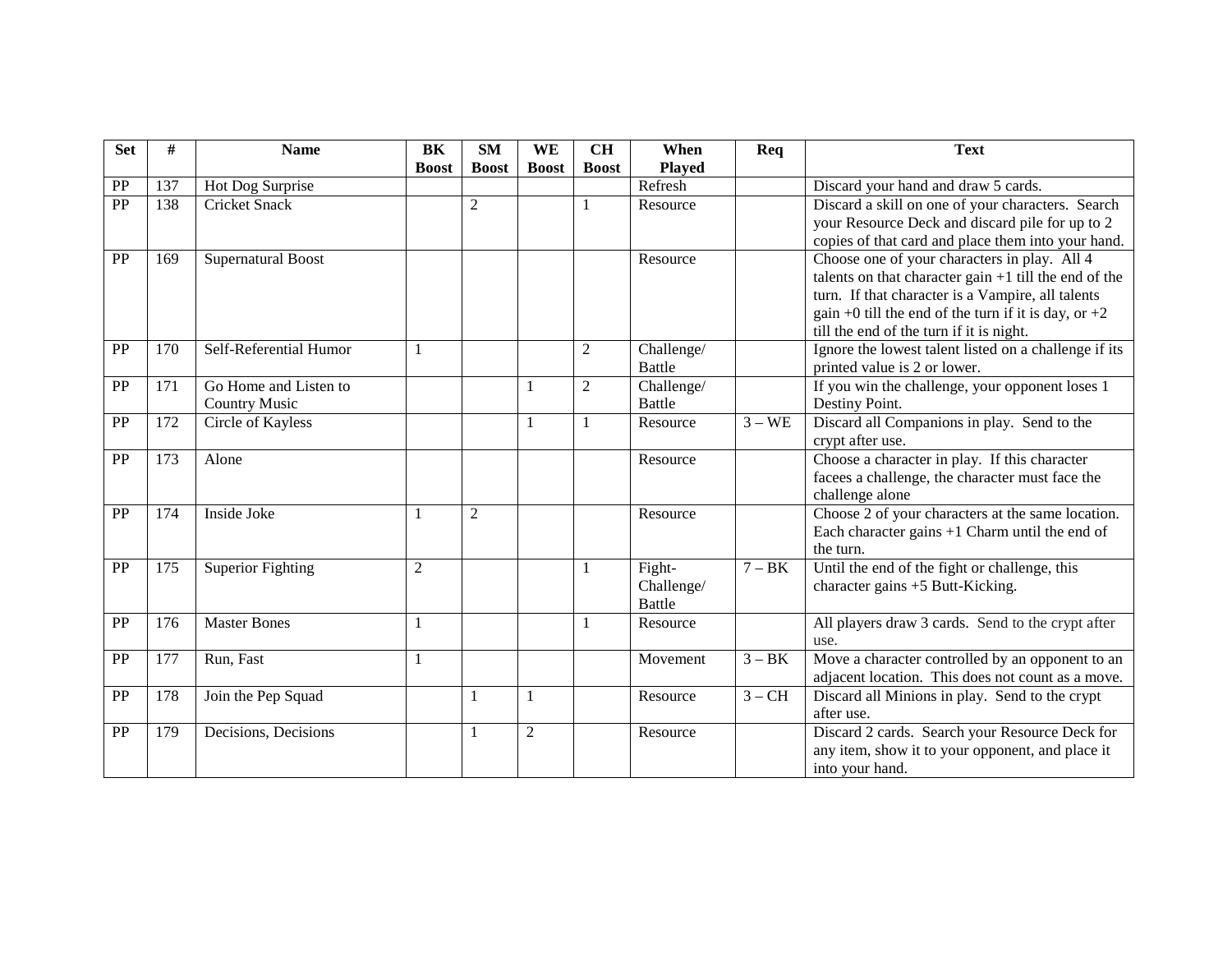| <b>Set</b> | #              | <b>Name</b>                | <b>BK</b>    | <b>SM</b>      | WE             | <b>CH</b>      | When          | Req      | <b>Text</b>                                                                                         |
|------------|----------------|----------------------------|--------------|----------------|----------------|----------------|---------------|----------|-----------------------------------------------------------------------------------------------------|
|            |                |                            | <b>Boost</b> | <b>Boost</b>   | <b>Boost</b>   | <b>Boost</b>   | <b>Played</b> |          |                                                                                                     |
| PP         | 180            | Sunset                     |              |                |                |                | Prologue      | $3 - WE$ | Immediately turn day to night or night to day.                                                      |
|            |                |                            |              |                |                |                |               |          | Limit 1 per deck.                                                                                   |
| PP         | 183            | The Dead Have Risen        |              |                | $\mathbf{1}$   |                | Fight/        | $3 - WE$ | If your character loses this fight, the character is                                                |
|            |                |                            |              |                |                |                | Resolve       |          | not discarded. Each character can only use The                                                      |
|            |                |                            |              |                |                |                |               |          | Dead Have Risen once per turn.                                                                      |
| PP         | Pre6           | Hide Until It Goes Away    |              | 1              | $\mathfrak{2}$ |                | Challenge/    |          | If the player loses the challenge he loses 1                                                        |
|            |                |                            |              |                |                |                | Resolve       |          | Destiny Point per character facing the challenge.                                                   |
| PP         | P1             | Sucked Dry                 |              |                | $\overline{2}$ |                | Resource      |          | Choose a Minion or Companion in your                                                                |
|            |                |                            |              |                |                |                |               |          | opponent's discard pile and put it into the                                                         |
|            |                |                            |              |                |                |                |               |          | owner's Crypt.                                                                                      |
| PP         | P2             | Dusted                     |              | $\overline{2}$ |                |                | Fight/Battle  | $2 - BK$ | If you defeat a Minion Vampire during the                                                           |
|            |                |                            |              |                |                |                |               |          | resolution of this fight, gain 1 extra Destiny Point<br>and send the character to the Crypt. Only 1 |
|            |                |                            |              |                |                |                |               |          | Dusted per fight allowed.                                                                           |
| PP         | P <sub>3</sub> | <b>Computer Threat</b>     |              | 2              |                | 1              | Refresh       | $1 - WE$ | Attack this to one of your opponent's characters.                                                   |
|            |                |                            |              |                |                |                |               |          | If this character is defeated in a fight, you gain 1                                                |
|            |                |                            |              |                |                |                |               |          | extra Destiny Point and your opponent loses 1                                                       |
|            |                |                            |              |                |                |                |               |          | Destiny Point. Only 1 Computer Threat can be in                                                     |
|            |                |                            |              |                |                |                |               |          | play at a time.                                                                                     |
| PP         | <b>P4</b>      | Will You Go To The Dance   | 1            |                | $\overline{2}$ |                | Resource      | $2 - CH$ | Choose 2 characters at this location. Until 1 of                                                    |
|            |                |                            |              |                |                |                |               |          | the characters moves to a different location or is                                                  |
|            |                |                            |              |                |                |                |               |          | discarded, you gain 1 extra Destiny Point for                                                       |
|            |                |                            |              |                |                |                |               |          | every challenge you defeat. Send to the Crypt                                                       |
|            |                |                            |              |                |                |                |               |          | after use.                                                                                          |
| PP         | P <sub>5</sub> | Out of the Mouths of Babes |              | 1              |                | $\overline{2}$ | Resource      |          | You must control Collin to play this card. If you                                                   |
|            |                |                            |              |                |                |                |               |          | defeat Buffy in a fight, you gain 1 extra Destiny                                                   |
|            |                |                            |              |                |                |                |               |          | Point and the character that defeats her gains $+1$                                                 |
|            |                |                            |              |                |                |                |               |          | Butt-Kicking until the end of the game.                                                             |
| PP         | P <sub>6</sub> | Studying                   | $\mathbf{1}$ |                |                | $\overline{2}$ | Resource      | $2-SM$   | Draw a card and discard 2 cards. If the 2 cards                                                     |
|            |                |                            |              |                |                |                |               |          | you discard are action cards, draw another card.                                                    |
| AC         | 22             | A Lover's Gift             |              | 1              | $\overline{2}$ |                | Resource      |          | Spike only. Choose one of your supporting                                                           |
|            |                |                            |              |                |                |                |               |          | characters in play. That character may swap one                                                     |
|            |                |                            |              |                |                |                |               |          | skill with Spike, just like swapping items. Any                                                     |
|            |                |                            |              |                |                |                |               |          | talent requirements must still be met. Send to the                                                  |
|            |                |                            |              |                |                |                |               |          | crypt after use.                                                                                    |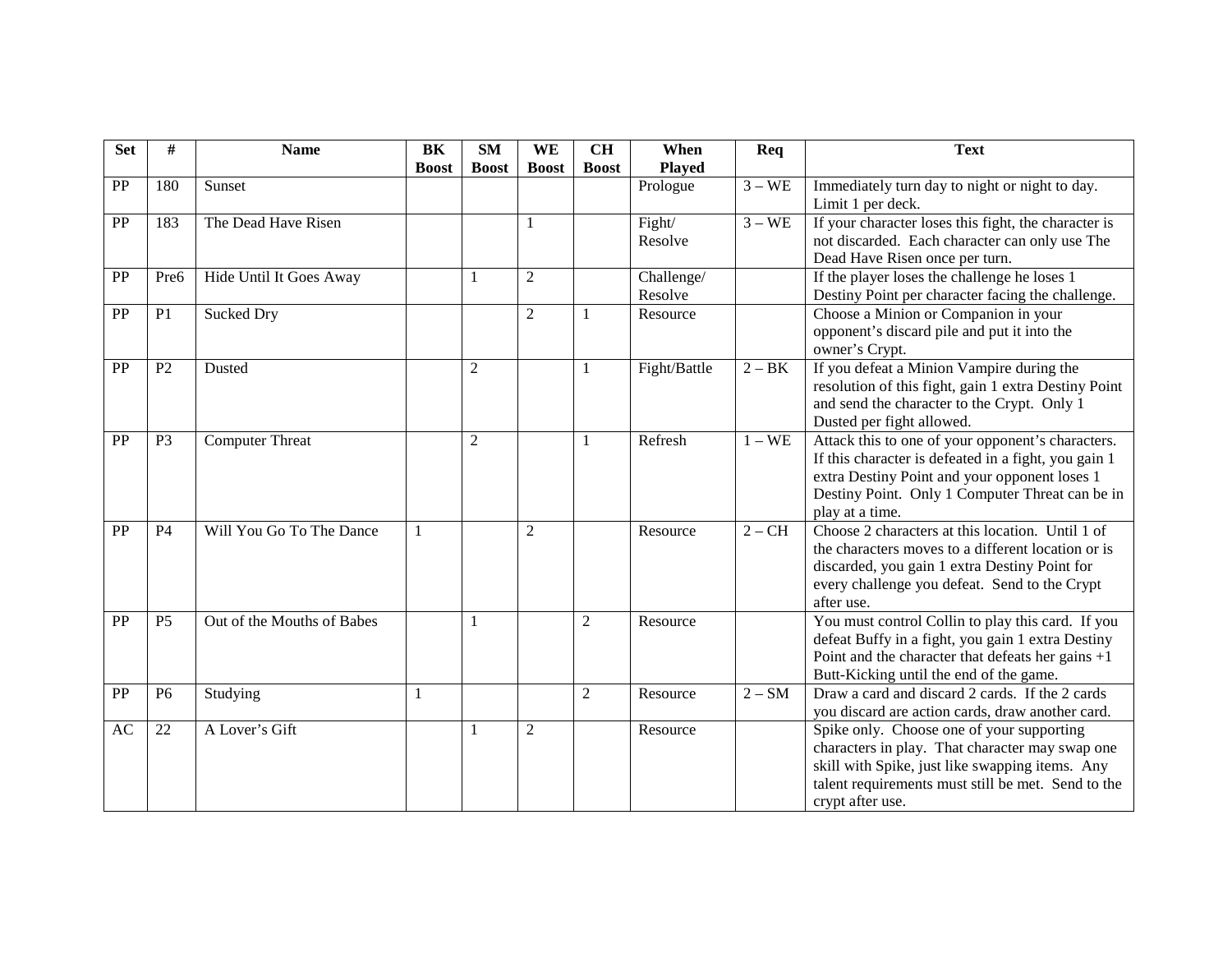| <b>Set</b> | #               | <b>Name</b>                   | BK             | <b>SM</b>      | WE             | CH           | When          | Req | <b>Text</b>                                        |
|------------|-----------------|-------------------------------|----------------|----------------|----------------|--------------|---------------|-----|----------------------------------------------------|
|            |                 |                               | <b>Boost</b>   | <b>Boost</b>   | <b>Boost</b>   | <b>Boost</b> | <b>Played</b> |     |                                                    |
| AC         | 23              | Angry Mob                     |                |                |                | 2            | Movement      |     | Willow only. Move all of your Companions to        |
|            |                 |                               |                |                |                |              |               |     | Willow's location. This does not count as a        |
|            |                 |                               |                |                |                |              |               |     | move. None of your characters may move for the     |
|            |                 |                               |                |                |                |              |               |     | remainder of this step. Send to the crypt after    |
|            |                 |                               |                |                |                |              |               |     | use.                                               |
| AC         | 24              | Anywhere But Here             | $\overline{2}$ |                |                |              | Resource      |     | Swap a location you control with another legal     |
|            |                 |                               |                |                |                |              |               |     | location in the Crypt. No characters may occupy    |
|            |                 |                               |                |                |                |              |               |     | the location when you swap.                        |
| <b>AC</b>  | 25              | Confrontation                 | $\overline{2}$ |                |                |              |               |     | Buffy only. Use during any step. Refresh Buffy     |
|            |                 |                               |                |                |                |              |               |     | and draw a card. Send to the Crypt after use.      |
| AC         | 26              | Cut From the Same Cloth       |                | $\overline{2}$ |                |              | Resource      |     | Angel only. Until the end of the turn, your        |
|            |                 |                               |                |                |                |              |               |     | opponent's Minions and Companions are              |
|            |                 |                               |                |                |                |              |               |     | considered Vampires when fighting Angel.           |
| AC         | 27              | Going Goth                    |                | 1              | $\overline{2}$ |              | Movement      |     | This card's effect can only be used at night.      |
|            |                 |                               |                |                |                |              |               |     | Choose one of your characters in play. That        |
|            |                 |                               |                |                |                |              |               |     | character gains the Vampire Trait until the end of |
|            |                 |                               |                |                |                |              |               |     | the turn.                                          |
| AC         | 28              | <b>Hot Sheets</b>             | $\overline{2}$ |                |                | -1           | Prologue      |     | Giles only. Search your Resource Deck for an       |
|            |                 |                               |                |                |                |              |               |     | event card, show it to your opponent, and palce it |
|            |                 |                               |                |                |                |              |               |     | into your hand. Send to the Crypt after use.       |
| AC         | 29              | Soda Machine Raid             |                | $\overline{2}$ |                |              | Resource      |     | If there is a location in Sunnydale with no        |
|            |                 |                               |                |                |                |              |               |     | location card, you may retrieve a legal location   |
|            |                 |                               |                |                |                |              |               |     | from your Crypt and place it there.                |
| AC         | 30              | <b>Total Lecture Overload</b> |                | $\overline{2}$ |                |              | Refresh       |     | If none of your opponent's characters have         |
|            |                 |                               |                |                |                |              |               |     | refreshed during this Step, choose one of your     |
|            |                 |                               |                |                |                |              |               |     | opponent's fatigued characters in play. That       |
|            |                 |                               |                |                |                |              |               |     | character does not refresh during this step.       |
| AC         | $\overline{31}$ | <b>Tremors</b>                |                | $\mathfrak{2}$ |                |              | Resource      |     | The Master only. You can only use this effect if   |
|            |                 |                               |                |                |                |              |               |     | you have 2 or more Destiny Points. All players     |
|            |                 |                               |                |                |                |              |               |     | lose 2 Destiny Points. Send to the Crypt after     |
|            |                 |                               |                |                |                |              |               |     | use.                                               |
| AC         | 32              | Unwelcome Surprise            |                | $\overline{2}$ |                |              | Fight/Choose  |     | Stunt-Doubling is prohibited during this fight.    |
| AC         | 63              | B.O.                          | 1              |                | $\overline{2}$ |              | Challenge/    |     | If you win this challenge, both players discard    |
|            |                 |                               |                |                |                |              | Resolve       |     | their entire hand instead of down to 5 cards.      |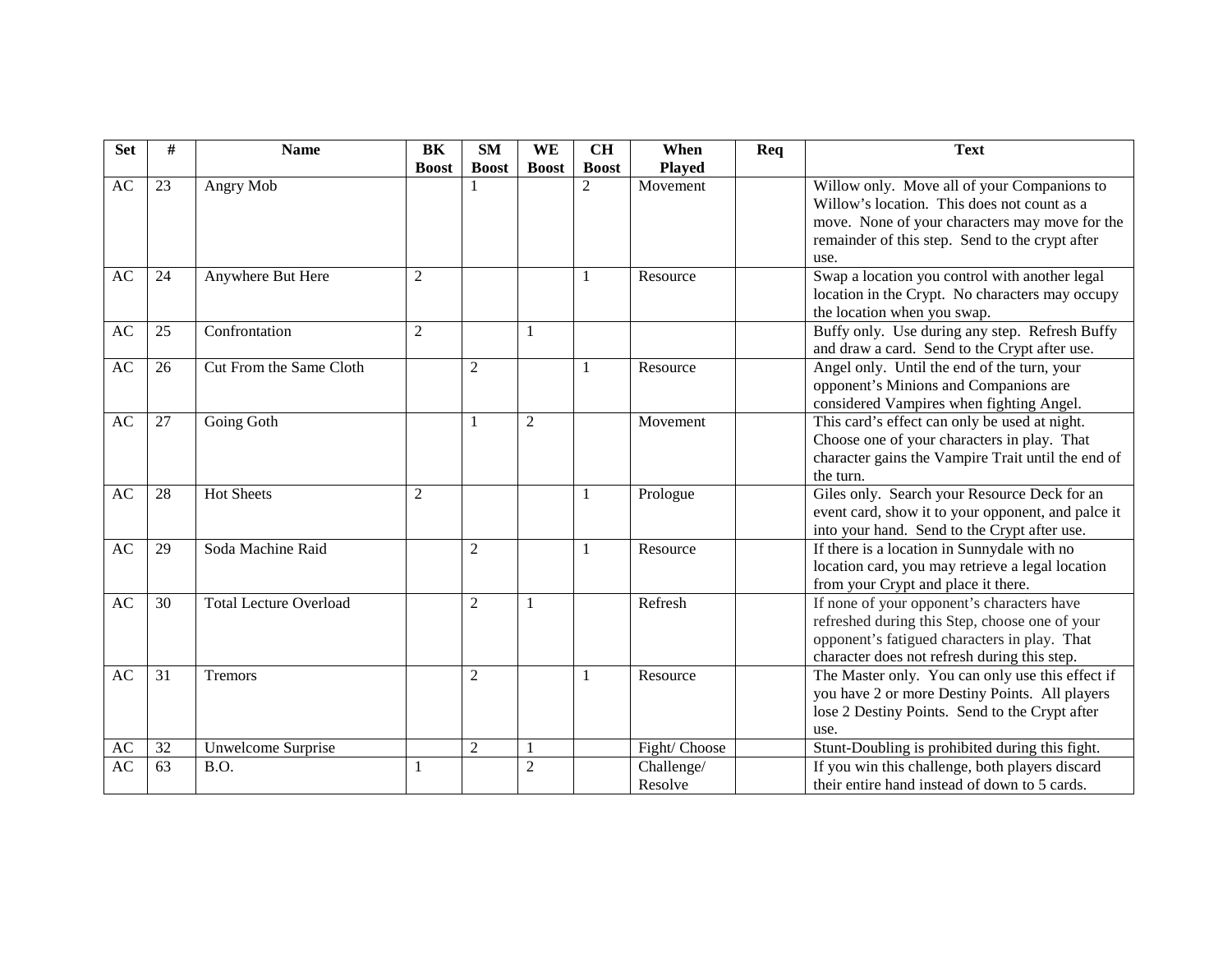| <b>Set</b> | #  | <b>Name</b>                  | BK           | <b>SM</b>      | WE             | <b>CH</b>      | When          | Req | <b>Text</b>                                                                                                               |
|------------|----|------------------------------|--------------|----------------|----------------|----------------|---------------|-----|---------------------------------------------------------------------------------------------------------------------------|
|            |    |                              | <b>Boost</b> | <b>Boost</b>   | <b>Boost</b>   | <b>Boost</b>   | <b>Played</b> |     |                                                                                                                           |
| AC         | 64 | <b>Bad Alcohol</b>           |              |                |                |                | Fight-        |     | Fatigue a character participating in this fight or                                                                        |
|            |    |                              |              |                |                |                | Challenge/    |     | challenge.                                                                                                                |
|            |    |                              |              |                |                |                | <b>Battle</b> |     |                                                                                                                           |
| AC         | 65 | <b>Blind Panic</b>           |              | 1              |                | 2              | Conflict      |     | Choose a location in play. All Companions and                                                                             |
|            |    |                              |              |                |                |                |               |     | Minions at that location are placed in Sunnydale                                                                          |
|            |    |                              |              |                |                |                |               |     | Park.                                                                                                                     |
| AC         | 66 | <b>Box of Goodies</b>        |              |                | $\overline{c}$ |                | Resource      |     | Choose a challenge in play. Raise all talents                                                                             |
|            |    |                              |              |                |                |                |               |     | listed on that challenge by 1 until the end of the                                                                        |
|            |    |                              |              |                |                |                |               |     | turn.                                                                                                                     |
| AC         | 67 | Choke Hold                   |              | 1              | $\overline{c}$ |                | Fight-        |     | Buffy only. Buffy gains $+3$ Butt-Kicking for the                                                                         |
|            |    |                              |              |                |                |                | Challenge/    |     | remainder of the fight or challenge. Send to the                                                                          |
|            |    |                              |              |                |                |                | battle        |     | Crypt after use.                                                                                                          |
| AC         | 68 | <b>Competition Appraisal</b> |              | $\overline{2}$ |                |                | Fight-        |     | Spike only. If Spike wins this fight or challenge,                                                                        |
|            |    |                              |              |                |                |                | Challenge/    |     | choose a skill that you placed into a talent stack                                                                        |
|            |    |                              |              |                |                |                | Resolve       |     | and attach it to Spike instead of discarding it.                                                                          |
|            |    |                              |              |                |                |                |               |     | Spike does not fatigue to attach the skill. This                                                                          |
|            |    |                              |              |                |                |                |               |     | effect does not count towards the 1 skill per turn                                                                        |
|            |    |                              |              |                |                |                |               |     | limit. Send to the Crypt after use.                                                                                       |
| AC         | 69 | <b>Desperate Maneuvers</b>   |              |                |                | $\overline{2}$ | Fight/Battle  |     | Angelus only. Until the end of the fight, Angelus                                                                         |
|            |    |                              |              |                |                |                |               |     | gains +1 Weirdness or Charm. Immediately set                                                                              |
|            |    |                              |              |                |                |                |               |     | aside this card into a talent stack to boost                                                                              |
|            |    |                              |              |                |                |                |               |     | Weirdness or Charm. Send to the Crypt when no                                                                             |
|            |    |                              |              |                |                |                |               |     | longer in talent stack.                                                                                                   |
| AC         | 70 | <b>Fatal Recovery</b>        |              |                |                |                | Resource      |     | You may either search your Resource Deck for                                                                              |
|            |    |                              |              |                |                |                |               |     | the level 1 of your Main Character and place it                                                                           |
|            |    |                              |              |                |                |                |               |     | into your hand, or discard a card from your hand<br>and draw a card.                                                      |
| AC         | 71 |                              |              |                |                |                |               |     | Willow only. For the remainder of this turn, all                                                                          |
|            |    | Gathering of Scoobies        | -1           | $\overline{2}$ |                |                | Resource      |     |                                                                                                                           |
|            |    |                              |              |                |                |                |               |     | supporting characters gain $+1$ Smarts when facing                                                                        |
|            |    |                              |              |                |                |                |               |     | challenges that require Smarts, and may Stunt-<br>Double for Willow even if they are fatigued.                            |
|            |    |                              |              |                |                |                |               |     |                                                                                                                           |
|            |    |                              |              |                |                |                |               |     |                                                                                                                           |
|            |    |                              |              |                |                |                |               |     |                                                                                                                           |
| AC         | 72 | Grounded                     | $\mathbf{1}$ |                |                | $\mathfrak{2}$ | Movement      |     | Send to the Crypt after use.<br>Choose a character in play. That character cannot<br>move for the remainder of this step. |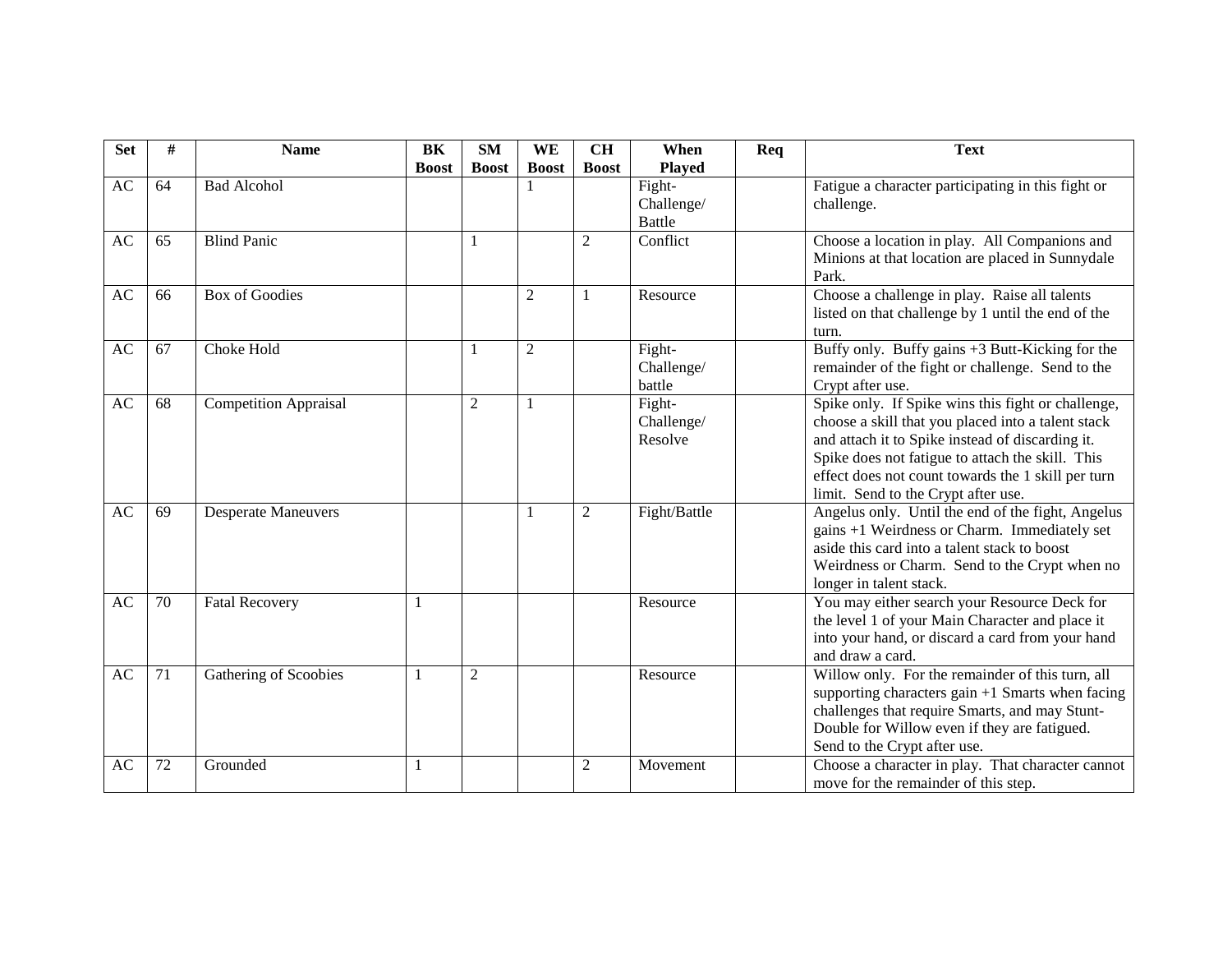| <b>Set</b> | #  | <b>Name</b>                 | BK           | <b>SM</b>      | WE             | <b>CH</b>      | When          | Req | <b>Text</b>                                         |
|------------|----|-----------------------------|--------------|----------------|----------------|----------------|---------------|-----|-----------------------------------------------------|
|            |    |                             | <b>Boost</b> | <b>Boost</b>   | <b>Boost</b>   | <b>Boost</b>   | <b>Played</b> |     |                                                     |
| AC         | 73 | Henchmen-R-Us               |              | 2              |                |                | Resource      |     | Collin, the Annointed One only. Search your         |
|            |    |                             |              |                |                |                |               |     | Resource Deck for a Minion Vampire and place it     |
|            |    |                             |              |                |                |                |               |     | into play at the same location as Collin, the       |
|            |    |                             |              |                |                |                |               |     | Annointed One. Send to the Crypt after use.         |
| AC         | 74 | Homeric Insensitivity       | $\mathbf{1}$ | $\mathfrak{2}$ |                |                | Challenge/    |     | Name a Companion or Minion. That character          |
|            |    |                             |              |                |                |                | Choose        |     | cannot participate in a challenge this turn.        |
| AC         | 75 | Hypnotic Grasp              |              | 1              |                | 2              | Resource      |     | The Master only. Fatigue The Master to choose 2     |
|            |    |                             |              |                |                |                |               |     | cards at random from your opponent's hand, and      |
|            |    |                             |              |                |                |                |               |     | have her discard them. Send to the Crypt after      |
|            |    |                             |              |                |                |                |               |     | use.                                                |
| AC         | 76 | <b>Master of Ceremonies</b> | 2            | $\mathbf{1}$   |                |                | Resource      |     | Collin, the Annointed One only. The next time       |
|            |    |                             |              |                |                |                |               |     | Collin, the Annointed One ascends this turn, the    |
|            |    |                             |              |                |                |                |               |     | Destiny Requirement for that ascension is 0.        |
|            |    |                             |              |                |                |                |               |     | Send to the Crypt after use.                        |
| AC         | 77 | No More Soul                | 2            |                |                |                | Resource      |     | Angelus only. Discard either Angel, an item, or a   |
|            |    |                             |              |                |                |                |               |     | skill in play. Send to the Crypt after use.         |
| AC         | 78 | Slay Industries             |              |                | $\overline{2}$ |                | Fight/        |     | Kendra only. If Kendra wins this fight, attach      |
|            |    |                             |              |                |                |                | Resolve       |     | this action card to her. While this card is         |
|            |    |                             |              |                |                |                |               |     | attached, Kendra gains +1 Butt-Kicking.             |
| AC         | 79 | Surprise                    |              | 1              | $\overline{2}$ |                | Challenge/    |     | Cordelia only. Move Cordelia here to face this      |
|            |    |                             |              |                |                |                | Choose        |     | challenge. This does not count as a move.           |
|            |    |                             |              |                |                |                |               |     | Cordelia does not fatigue when you resolve this     |
|            |    |                             |              |                |                |                |               |     | challenge. Send to the crypt after use.             |
| AC         | 80 | Here's How You Eat It       |              | $\overline{2}$ | -1             |                | Prologue      |     | Xander only. The first time this turn Xander        |
|            |    |                             |              |                |                |                |               |     | plays or attaches a card with a talent requirement, |
|            |    |                             |              |                |                |                |               |     | ignore that requirement. Send to the Crypt after    |
| AC         | 81 | <b>Visions</b>              |              |                |                |                |               |     | use.                                                |
|            |    |                             | -1           |                |                | $\overline{c}$ | Resource      |     | Drusilla only. Look at the top 10 cards of any      |
|            |    |                             |              |                |                |                |               |     | player's Resource Deck and rearrange them in        |
|            |    |                             |              |                |                |                |               |     | any order. Draw a card. Send to the Crypt after     |
|            |    |                             |              |                |                |                |               |     | use.                                                |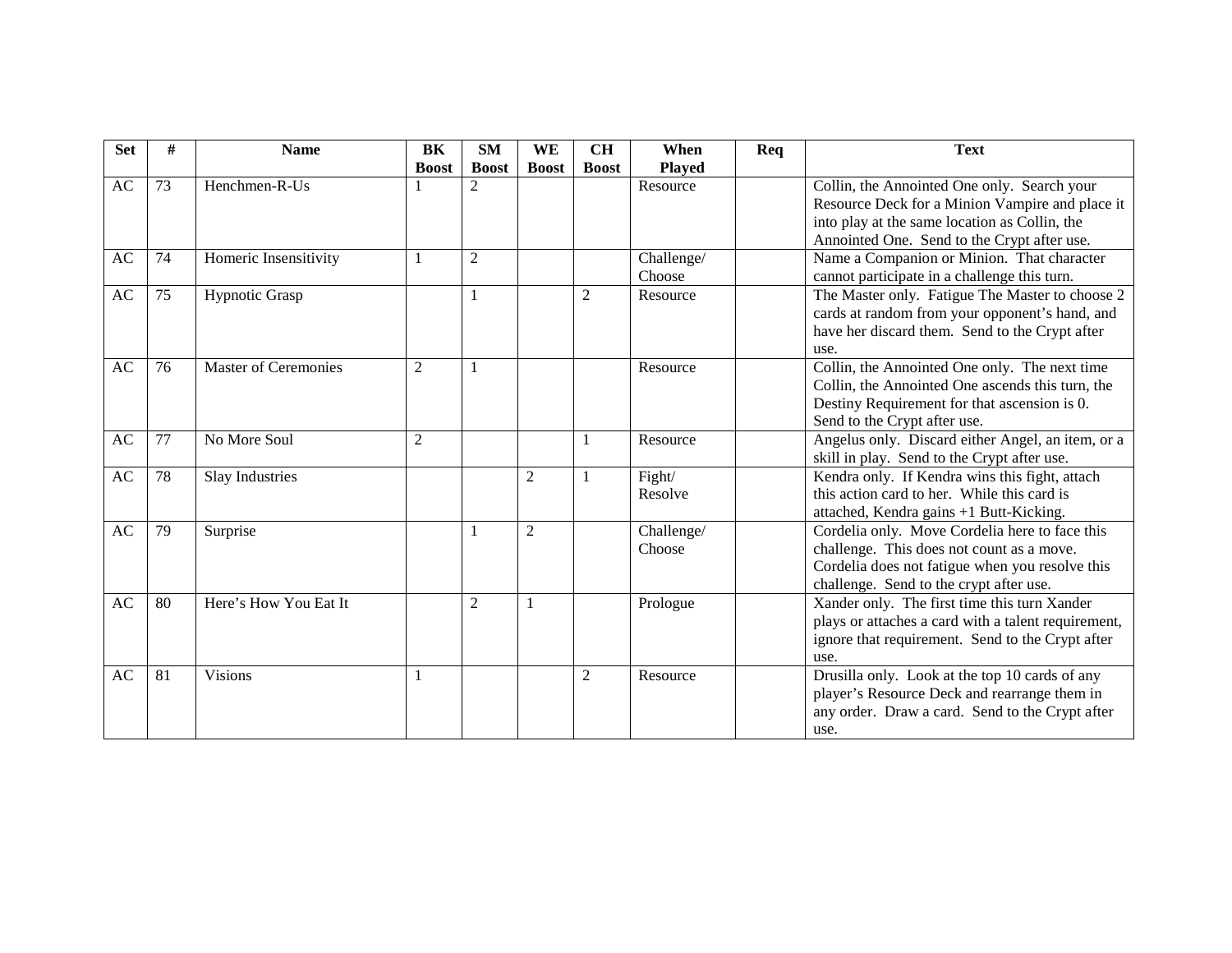| <b>Set</b> | #    | <b>Name</b>                 | <b>BK</b>      | <b>SM</b>    | <b>WE</b>      | <b>CH</b>      | When          | Req | <b>Text</b>                                                                                           |
|------------|------|-----------------------------|----------------|--------------|----------------|----------------|---------------|-----|-------------------------------------------------------------------------------------------------------|
|            |      |                             | <b>Boost</b>   | <b>Boost</b> | <b>Boost</b>   | <b>Boost</b>   | <b>Played</b> |     |                                                                                                       |
| AC         | 82   | What Comes Around           |                |              | $\overline{2}$ |                | Challenge/    |     | Giles only. Attach this card to Giles when he is                                                      |
|            |      |                             |                |              |                |                | Resolve       |     | used to defeat a challenge with a Trait                                                               |
|            |      |                             |                |              |                |                |               |     | Requirement. As long as this card remains                                                             |
|            |      |                             |                |              |                |                |               |     | attached, Giles gains all the Traits that were                                                        |
|            |      |                             |                |              |                |                |               |     | required to defeat the Challenge.                                                                     |
| AC         | 113  | <b>Breaking Free</b>        | $\overline{1}$ |              | $\overline{c}$ |                | Resource      |     | The Master only. Look at any player's Challenge                                                       |
|            |      |                             |                |              |                |                |               |     | Deck and rearrange it in any order. Limit 1 per                                                       |
|            |      |                             |                |              |                |                |               |     | deck.                                                                                                 |
| AC         | 114  | Concealed Weapon            |                |              | 1              | $\overline{c}$ | Challenge/    |     | Giles only. If Giles participates in this challenge,                                                  |
|            |      |                             |                |              |                |                | <b>Battle</b> |     | any items that are placed into a talent stack give                                                    |
|            |      |                             |                |              |                |                |               |     | $+2$ to the chosen talent instead of $+1$ . Limit 1 per                                               |
|            |      |                             |                |              |                |                |               |     | deck.                                                                                                 |
| AC         | 115  | <b>Finding Your Destiny</b> | $\overline{2}$ | -1           |                |                | Conflict      |     | Willow only. Once this turn, Willow can                                                               |
|            |      |                             |                |              |                |                |               |     | participate in a challenge at another location                                                        |
|            |      |                             |                |              |                |                |               |     | without having to move there. If that challenge is                                                    |
|            |      |                             |                |              |                |                |               |     | defeated, Willow does not fatigue. Limit 1 per                                                        |
|            |      |                             |                |              |                |                |               |     | deck.                                                                                                 |
| AC         | 116  | Flashy Swordfight           | $\overline{1}$ |              |                | 2              | Fight/Battle  |     | Buffy only. Buffy gains +1 Butt-Kicking for the                                                       |
|            |      |                             |                |              |                |                |               |     | remainder of the fight. The resolving talent for<br>this fight is now Butt-Kicking. Limit 1 per deck. |
| AC         | 117  | Hypnotism                   | $\overline{2}$ |              | 1              |                | Resource      |     | Drusilla only. Look at your opponent's hand.                                                          |
|            |      |                             |                |              |                |                |               |     | Choose a card in his hand and make him discard                                                        |
|            |      |                             |                |              |                |                |               |     | it. Send to the Crypt after use.                                                                      |
| AC         | 118  | Vampiric Expertise          | $\mathbf{1}$   |              | $\mathfrak{2}$ |                | Resource      |     | Angel only. Send a Minion Vampire at Angel's                                                          |
|            |      |                             |                |              |                |                |               |     | location to the Crypt. Limit 1 per deck.                                                              |
| AC         | 121  | Wrath of Angelus            | $\overline{2}$ |              |                | 1              | Challenge/    |     | If you defeat this challenge, you may choose 1                                                        |
|            |      |                             |                |              |                |                | Resolve       |     | participating Villian or all participating Minions.                                                   |
|            |      |                             |                |              |                |                |               |     | The chosen character(s) do not fatigue from this                                                      |
|            |      |                             |                |              |                |                |               |     | fight or challenge. This card can only be played                                                      |
|            |      |                             |                |              |                |                |               |     | at night. Send to the Crypt after use.                                                                |
| AC         | Pre1 | <b>Forceful Persuasion</b>  | $\overline{1}$ |              |                | $\overline{2}$ | Challenge/    |     | Giles only. If Giles is facing a challenge that                                                       |
|            |      |                             |                |              |                |                | <b>Battle</b> |     | does not require Butt-Kicking, you may use his                                                        |
|            |      |                             |                |              |                |                |               |     | Butt-Kicking in place of his Smarts. Talent                                                           |
|            |      |                             |                |              |                |                |               |     | Stacks are excluded from this effect.                                                                 |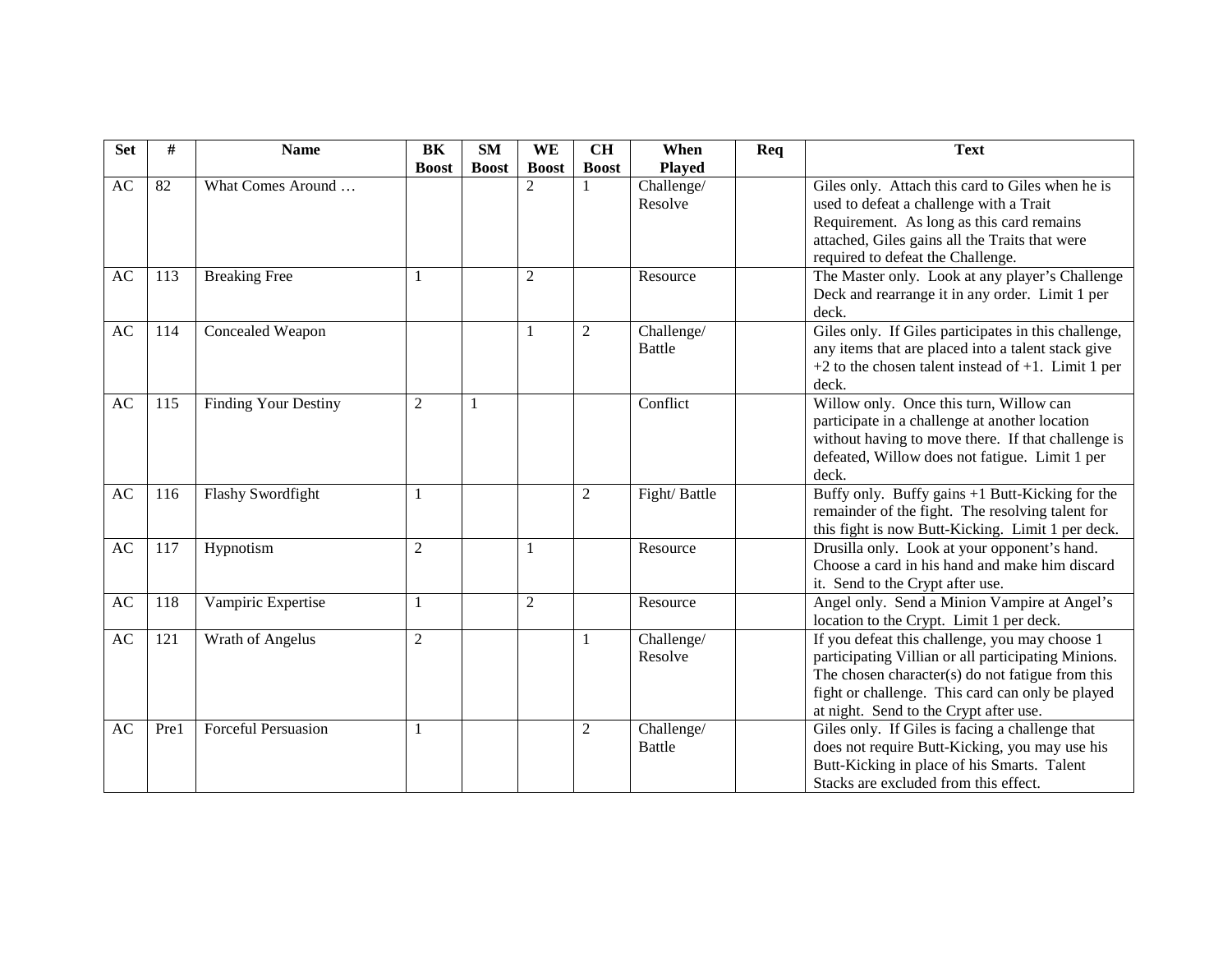| <b>Set</b> | #               | <b>Name</b>                 | BK             | <b>SM</b>      | WE             | <b>CH</b>      | When          | Req | <b>Text</b>                                          |
|------------|-----------------|-----------------------------|----------------|----------------|----------------|----------------|---------------|-----|------------------------------------------------------|
|            |                 |                             | <b>Boost</b>   | <b>Boost</b>   | <b>Boost</b>   | <b>Boost</b>   | <b>Played</b> |     |                                                      |
| AC         | P <sub>8</sub>  | Attack of the Stunt-Doubles | $\overline{2}$ |                |                |                | Fight-        |     | No one can play skills and items into talent stacks  |
|            |                 |                             |                |                |                |                | Challenge/    |     | for the remainder of this fight or challenge.        |
|            |                 |                             |                |                |                |                | <b>Battle</b> |     |                                                      |
| AC         | P <sub>9</sub>  | <b>Candy Tactics</b>        | $\overline{2}$ | $\mathbf{1}$   |                |                | Resource      |     | Until the end of this turn, you do not lose any      |
|            |                 |                             |                |                |                |                |               |     | Destiny Points when a Companion or hero loses a      |
|            |                 |                             |                |                |                |                |               |     | fight.                                               |
| AC         | P <sub>10</sub> | To Be Continued             |                |                | 1              | $\overline{2}$ | Challenge/    |     | If you do not defeat this challenge, the amount of   |
|            |                 |                             |                |                |                |                | Resolve       |     | Destiny Points you lose is lowered by 1.             |
| .99        | 34              | All's Well That Ends Well   | $\overline{2}$ |                |                |                | Resource      |     | Discard the top card of your Resource Deck. If       |
|            |                 |                             |                |                |                |                |               |     | it's an episode card, the Conflict Step is skipped   |
|            |                 |                             |                |                |                |                |               |     | for this turn. Send to the Crypt after use.          |
| .99        | 35              | <b>Big Bang</b>             | $\mathbf{1}$   |                | $\mathfrak 2$  |                | Resource      |     | Discard the top card of your Resource Deck. If       |
|            |                 |                             |                |                |                |                |               |     | it's an action card that can boost Weirdness by 2,   |
|            |                 |                             |                |                |                |                |               |     | discard all items attached to characters in play.    |
| .99        | 36              | <b>Book Cramming</b>        |                | 1              | $\overline{c}$ |                | Resource      |     | Discard the top card of your Resource Deck. If       |
|            |                 |                             |                |                |                |                |               |     | it's a skill, you may attach that skill to 1 of your |
|            |                 |                             |                |                |                |                |               |     | characters and he does not fatigue. This character   |
|            |                 |                             |                |                |                |                |               |     | can attach another skill this turn.                  |
| .99        | 37              | <b>Book Learning</b>        | $\mathbf{1}$   |                |                |                | Fight/Battle  |     | The resolving talent for this fight is now Smarts.   |
| .99        | 38              | Cluck-Cluck                 |                | 1              |                | $\mathfrak{2}$ | Resource      |     | Fatigue 1 of your Heroes or Villians in play. All    |
|            |                 |                             |                |                |                |                |               |     | of your opponents discard the top 3 cards of their   |
|            |                 |                             |                |                |                |                |               |     | Resource Deck.                                       |
| 99         | 39              | Creep Factor                | $\mathbf{1}$   | $\mathbf{1}$   |                |                | Fight/Battle  |     | The resolving talent for this fight is now           |
|            |                 |                             |                |                |                |                |               |     | Weirdness.                                           |
| .99        | 40              | Discovery                   | $\mathbf{1}$   | $\overline{2}$ |                |                | Resource      |     | Discard the top card of your Resource Deck. If       |
|            |                 |                             |                |                |                |                |               |     | it's an action card that can boost Smarts by 2,      |
|            |                 |                             |                |                |                |                |               |     | your opponent chooses for you to do 1 of the         |
|            |                 |                             |                |                |                |                |               |     | following: draw 2 cards; or look at your             |
|            |                 |                             |                |                |                |                |               |     | opponent's hand, choose a card, and discard it.      |
| 99         | 41              | Don't Get Killed            |                |                | $\overline{2}$ |                | Conflict      |     | For the next 2 fights of this Conflict Step, if one  |
|            |                 |                             |                |                |                |                |               |     | of your characters loses a fight, you may lose 1     |
|            |                 |                             |                |                |                |                |               |     | Destiny Point to keep that character from being      |
|            |                 |                             |                |                |                |                |               |     | discarded. Limit 1 per deck.                         |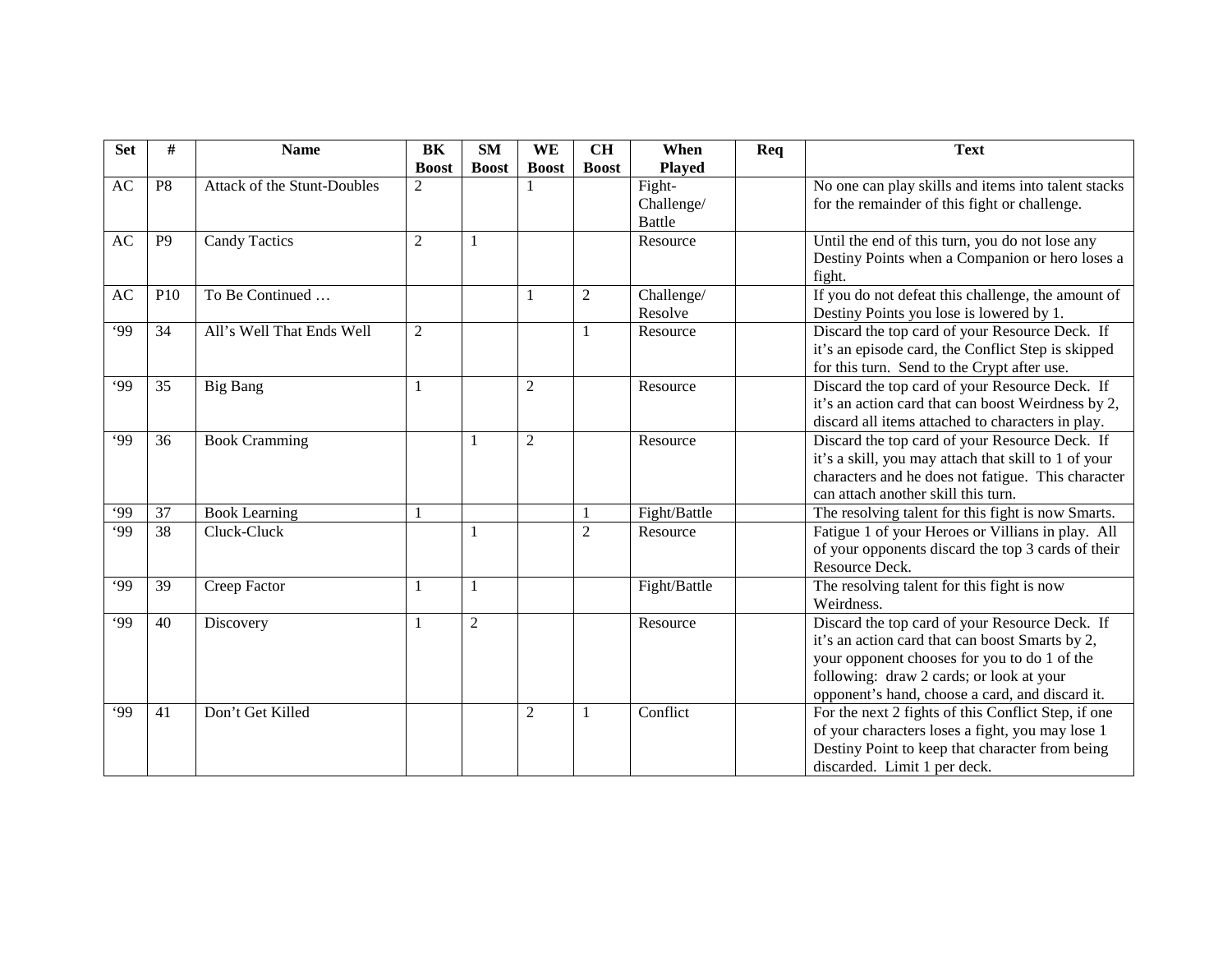| <b>Set</b> | #  | <b>Name</b>                   | BK             | <b>SM</b>      | WE             | <b>CH</b>      | When           | Req | <b>Text</b>                                         |
|------------|----|-------------------------------|----------------|----------------|----------------|----------------|----------------|-----|-----------------------------------------------------|
|            |    |                               | <b>Boost</b>   | <b>Boost</b>   | <b>Boost</b>   | <b>Boost</b>   | <b>Played</b>  |     |                                                     |
| .99        | 42 | Dramatic Irony                |                | $\overline{2}$ |                |                | Resource       |     | Discard the top card of your Resource Deck. If      |
|            |    |                               |                |                |                |                |                |     | it's an event, choose 1 of your characters in play. |
|            |    |                               |                |                |                |                |                |     | That character may attach an extra skill this turn  |
|            |    |                               |                |                |                |                |                |     | and may move once during this step. This does       |
|            |    |                               |                |                |                |                |                |     | not count as a move.                                |
| .99        | 43 | Drive Like Crazy              |                | 1              | $\overline{2}$ |                | Resource       |     | Move one of your characters to an adjacent          |
|            |    |                               |                |                |                |                |                |     | location. This does not count as a move. Send to    |
|            |    |                               |                |                |                |                |                |     | the Crypt after use.                                |
| 99'        | 44 | Group Support                 |                |                |                | $\overline{c}$ | Conflict       |     | Choose a location and 1 of your characters at that  |
|            |    |                               |                |                |                |                |                |     | location. All of your other characters there        |
|            |    |                               |                |                |                |                |                |     | fatigue, and the chosen character gains +1 to a     |
|            |    |                               |                |                |                |                |                |     | talent of your choice for each character you        |
|            |    |                               |                |                |                |                |                |     | fatigued with this card.                            |
| .99        | 45 | Hair Flip                     | -1             |                |                |                | Fight / Battle |     | The resolving talent for this fight is now Charm.   |
| .99        | 46 | If at First You Don't Succeed |                | 1              |                | 2              | Challenge /    |     | If you fail to defeat this challenge, you may       |
|            |    |                               |                |                |                |                | Resolve        |     | immediately face this challenge again after it      |
|            |    |                               |                |                |                |                |                |     | resolves. Any characters fatigued from facing       |
|            |    |                               |                |                |                |                |                |     | this challenge may face the challenge again.        |
|            |    |                               |                |                |                |                |                |     | Send to the Crypt after use.                        |
| 99         | 47 | Knowledge is Power            | $\overline{2}$ |                |                |                | Resource       |     | For the remainder of the turn, all of your          |
|            |    |                               |                |                |                |                |                |     | Companions and Minions do not fatigue when          |
|            |    |                               |                |                |                |                |                |     | attaching skills. Limit 1 per deck.                 |
| .99        | 48 | Manic-Depressive Chick        | 1              | $\overline{2}$ |                |                | Resource       |     | All players choose 1 of their supporting            |
|            |    |                               |                |                |                |                |                |     | characters in play. The chosen characters fatigue.  |
| .99        | 49 | <b>Neat Freak</b>             | 1              | $\mathfrak{2}$ |                |                | Refresh        |     | Discard all of your opponents' cards that are       |
|            |    |                               |                |                |                |                |                |     | attached to your characters. Send to the Crypt      |
|            |    |                               |                |                |                |                |                |     | after use.                                          |
| .99        | 50 | Off My Game                   | $\mathfrak{2}$ | 1              |                |                | Resource       |     | Choose a character that is level 2 or higher. That  |
|            |    |                               |                |                |                |                |                |     | character now uses his underlying level 1           |
|            |    |                               |                |                |                |                |                |     | character card for the remainder of the turn, and   |
|            |    |                               |                |                |                |                |                |     | ignores the effect powers, Traits, and talents of   |
|            |    |                               |                |                |                |                |                |     | his higher levels.                                  |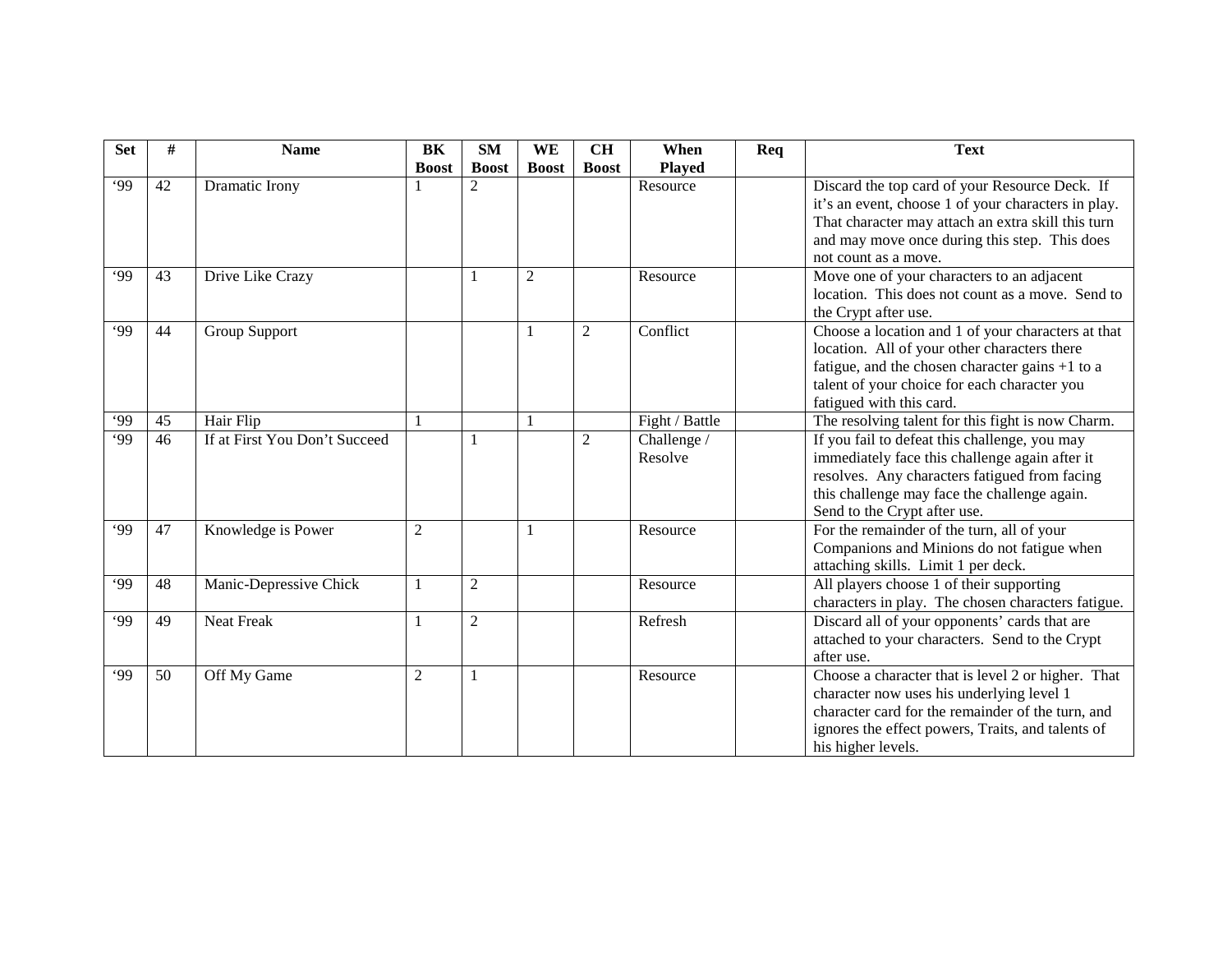| <b>Set</b> | #   | <b>Name</b>               | BK             | <b>SM</b>      | WE             | <b>CH</b>      | When              | Req | <b>Text</b>                                                                                                                                                                                                                                                                           |
|------------|-----|---------------------------|----------------|----------------|----------------|----------------|-------------------|-----|---------------------------------------------------------------------------------------------------------------------------------------------------------------------------------------------------------------------------------------------------------------------------------------|
|            |     |                           | <b>Boost</b>   | <b>Boost</b>   | <b>Boost</b>   | <b>Boost</b>   | <b>Played</b>     |     |                                                                                                                                                                                                                                                                                       |
| .99        | 51  | Full-On Monster Fighting  | $\overline{2}$ |                |                |                | Movement          |     | Discard the top card of your Resource Deck. If<br>it's an action that can boost Butt-Kicking by 2,<br>one of your characters may immediately start a                                                                                                                                  |
|            |     |                           |                |                |                |                |                   |     | fight.                                                                                                                                                                                                                                                                                |
| 99         | 52  | Prom                      |                |                | 1              | $\overline{2}$ | Resource          |     | Discard the top card of your Resource Deck. If<br>it's an action card that can boost Charm by 2,<br>choose a location in play. For the remainder of<br>the turn, all of your characters there gain the text,<br>"Fatigue this character to fatigue any supporting<br>character here." |
| .99        | 53  | Testosterone              |                |                | 1              |                | Fight/Battle      |     | The resolving talent for this fight is now Butt-<br>Kicking.                                                                                                                                                                                                                          |
| .99        | 54  | The Help of the Merry Men |                | $\mathfrak{2}$ |                |                | Resource          |     | If you control at least 1 Companion or Minion at<br>each of your 4 locations, all of your Companions<br>and Minions gain +2 Butt-Kicking for the<br>remainder of the turn.                                                                                                            |
| .99        | 55  | Tranquilized              | 2              |                |                |                | Resource          |     | If you have a character with Tranquilizer Gun<br>attached, fatigue a Companion or Minion in play.                                                                                                                                                                                     |
| .99        | 56  | Untrustworthy             |                | 1              |                | $\overline{2}$ | Prologue          |     | Until the end of the turn, every player may only<br>have 1 Hero or Villain face a challenge at a time.                                                                                                                                                                                |
| .99        | 57  | Vampire Embrace           | $\mathbf{1}$   | $\overline{2}$ |                |                | Fight/<br>Resolve |     | Attach to your opponent's Human Minion or<br>Human Companion. If he loses this fight to a<br>Vampire, he stays in play and becomes your<br>Vampire instead of a Human until he leaves play<br>or the game ends. Otherwise, discard this card.                                         |
| 99         | 58  | Want, Take, Have          |                |                | 1              | $\overline{2}$ | Resource          |     | Discard the top card of your Resource Deck. If<br>it's an item, you may search your Resource Deck<br>for up to 2 copies of that item, show them to your<br>opponents, and place them into your hand.                                                                                  |
| .99        | 110 | Done!                     |                |                | $\overline{c}$ | 1              |                   |     | Anyanka only. Use during the same step or stage<br>that your opponent has played an action card.<br>This card copies that card's effect power. Ignore<br>any talent requirements and any "(Character)<br>Only" text. Send to the Crypt after use.                                     |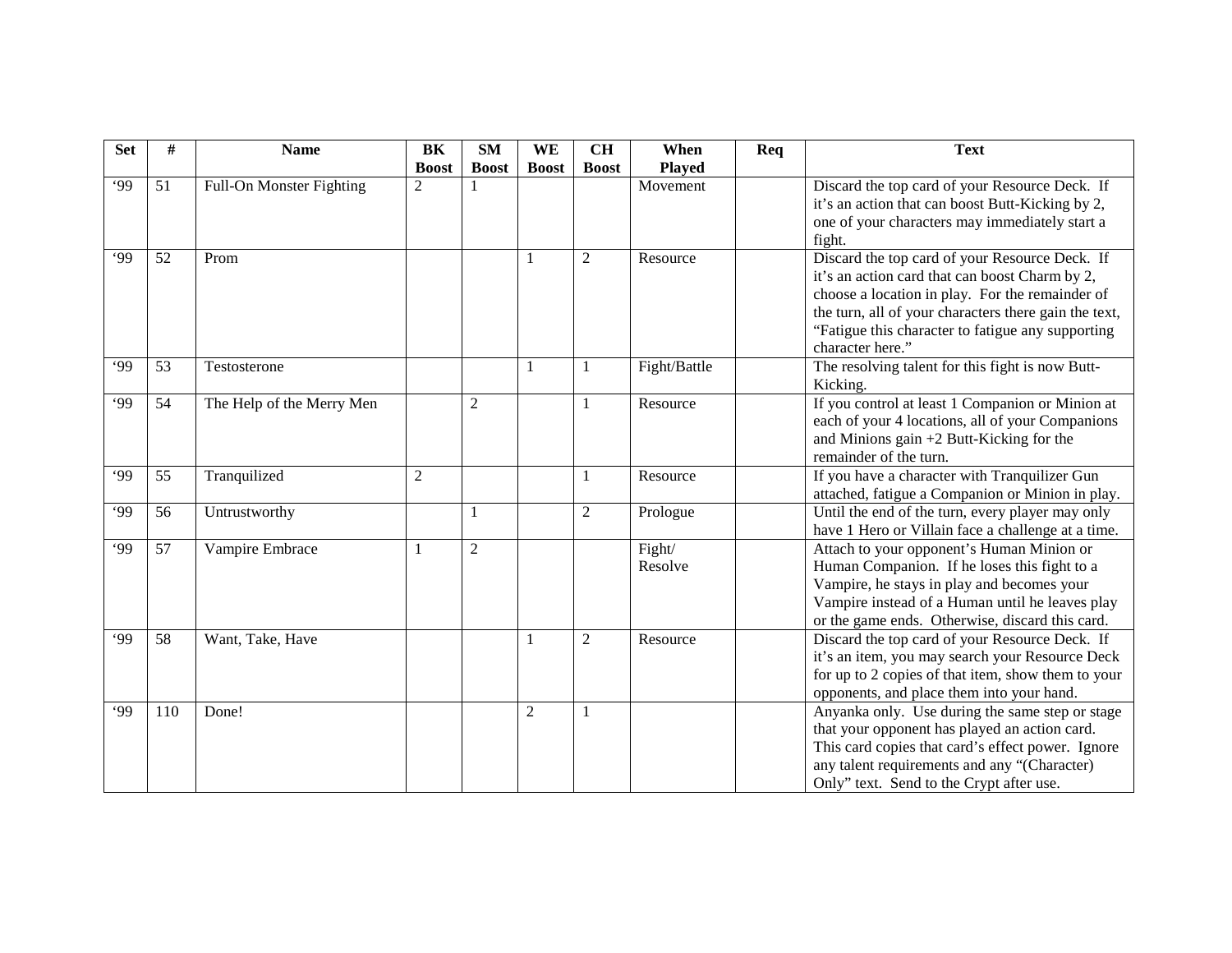| <b>Set</b> | #   | <b>Name</b>             | BK             | <b>SM</b>      | WE             | <b>CH</b>    | When                                   | Req      | <b>Text</b>                                                                                                                                                                                                                                                                          |
|------------|-----|-------------------------|----------------|----------------|----------------|--------------|----------------------------------------|----------|--------------------------------------------------------------------------------------------------------------------------------------------------------------------------------------------------------------------------------------------------------------------------------------|
|            |     |                         | <b>Boost</b>   | <b>Boost</b>   | <b>Boost</b>   | <b>Boost</b> | <b>Played</b>                          |          |                                                                                                                                                                                                                                                                                      |
| .99        | 111 | I Quit                  | $\overline{2}$ |                |                |              | Fight-<br>Challenge /<br><b>Battle</b> | $3 - CH$ | This character is no longer participating in the<br>fight or challenge. If she was your only<br>participant, the Fight-Challenge/Battle Stage<br>ends. The quitting character does not fatigue.                                                                                      |
| .99        | 112 | Lust For Her Death      |                |                |                | 2            | Movement                               |          | Place her at an adjacent location.<br>Kakistos only. Place the character that was<br>chosen by Kakistos' essence card power at the<br>beginning of this turn at Kakistos' location.                                                                                                  |
| .99        | 113 | Modern Day Vampire      |                |                | $\overline{2}$ |              | Resource                               |          | Mr. Trick only. For the remainder of the turn,<br>whenever you attach an item to Mr. Trick from<br>your hand, draw a card. Mr. Trick does not<br>fatigue during the Fight / Resolve stage of the<br>first fight he starts this turn. Send to the Crypt<br>after use.                 |
| .99        | 114 | Preparing for Ascension |                | $\overline{2}$ |                |              | Resource                               |          | Mayor Richard Wilkins III only. If your<br>opponent has recycled his Resource Deck this<br>turn, you may search your Resource Deck for any<br>item or skill, show it to your opponent, and place<br>it into your hand. A player may only play 1<br>Preparing for Ascension per turn. |
| .99        | 115 | Slayer's Lust           | $\overline{2}$ |                |                |              | Fight / Battle                         |          | Faith only. Draw a card. Immediately set aside<br>Slayer's Lust into a talent stack to boost either<br>Butt-Kicking by 2 or Charm by 1.                                                                                                                                              |
| .99        | 116 | <b>Unknown Outcome</b>  |                | 1              | $\overline{c}$ |              | Fight /<br>Choose                      |          | Both players in this fight discard their hands and<br>draw 5 cards.                                                                                                                                                                                                                  |
| .99        | 160 | A Crazy Plan            |                |                | $\overline{c}$ |              | Challenge /<br><b>Battle</b>           |          | If you haven't played a card in a talent stack<br>during this stage, raise all talents needed for this<br>challenge by the amount of Destiny Points this<br>challenge is worth. You cannot play any cards<br>into talent stacks for the remainder of this stage.                     |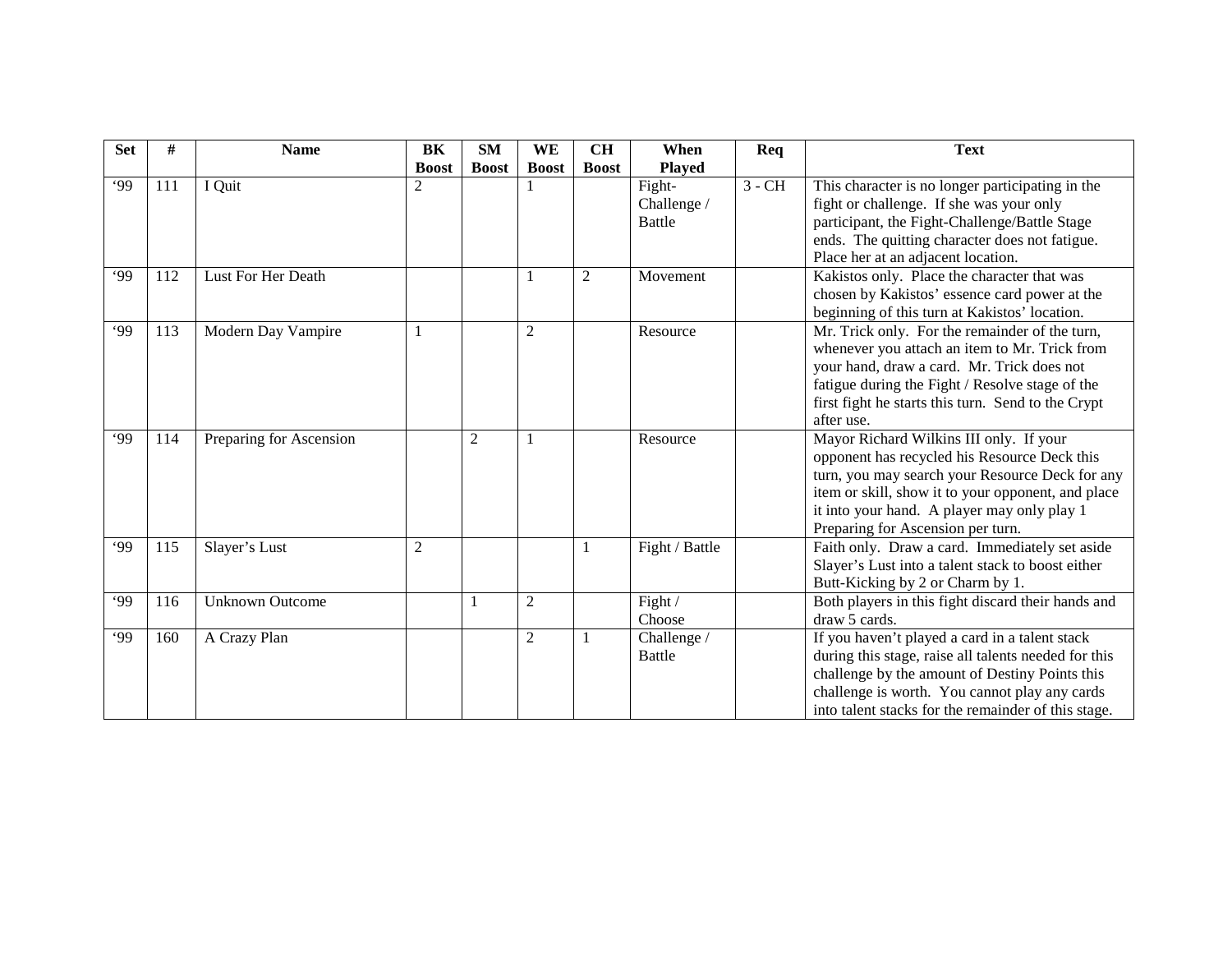| <b>Set</b> | #   | <b>Name</b>               | BK             | <b>SM</b>      | WE           | <b>CH</b>      | When           | Req      | <b>Text</b>                                            |
|------------|-----|---------------------------|----------------|----------------|--------------|----------------|----------------|----------|--------------------------------------------------------|
|            |     |                           | <b>Boost</b>   | <b>Boost</b>   | <b>Boost</b> | <b>Boost</b>   | <b>Played</b>  |          |                                                        |
| .99        | 161 | Ambushed                  | $\overline{2}$ |                |              |                | Challenge /    |          | If you have a character at the location of this        |
|            |     |                           |                |                |              |                | Choose         |          | challenge, this challenge immediately ends in the      |
|            |     |                           |                |                |              |                |                |          | Challenge/Choose Stage. You immediately start          |
|            |     |                           |                |                |              |                |                |          | a fight with a character that participated in this     |
|            |     |                           |                |                |              |                |                |          | challenge. After this fight, your opponent must        |
|            |     |                           |                |                |              |                |                |          | immediately face this challenge again if possible.     |
| .99        | 162 | Been There, Killed That   | -1             | 2              |              |                | Fight/         | $3 - BK$ | Discard a card. If your character just won this        |
|            |     |                           |                |                |              |                | Resolve        |          | fight, your character does not fatigue and may         |
|            |     |                           |                |                |              |                |                |          | immediately start a fight with another character at    |
|            |     |                           |                |                |              |                |                |          | this location after this fight ends. Send to the       |
|            |     |                           |                |                |              |                |                |          | Crypt after use.                                       |
| 99         | 163 | <b>Bored Now</b>          | $\mathbf{1}$   | $\overline{2}$ |              |                | Resource       |          | Vamp Willow or Dark Willow only. Vamp                  |
|            |     |                           |                |                |              |                |                |          | Willow or Dark Willow starts a fight. If a             |
|            |     |                           |                |                |              |                |                |          | Companion or Minion is defeated in this fight,         |
|            |     |                           |                |                |              |                |                |          | that character is sent to the Crypt instead of the     |
|            |     |                           |                |                |              |                |                |          | Discard Pile. Send to the Crypt after use.             |
| .99        | 164 | <b>Crushing Blow</b>      |                | -1             |              | $\overline{2}$ | Fight/Battle   | $3 - BK$ | If your character's Butt-Kicking is at least twice     |
|            |     |                           |                |                |              |                |                |          | that of your opponent's character and you both         |
|            |     |                           |                |                |              |                |                |          | have at least 1 card in a talent stack, both players   |
|            |     |                           |                |                |              |                |                |          | must pass for the remainder of the Fight/Battle        |
|            |     |                           |                |                |              |                |                |          | stage.                                                 |
| .99        | 165 | Demon in Sheep's Clothing |                |                |              |                | Conflict       |          | Discard 2 cards from your hand to choose one of        |
|            |     |                           |                |                |              |                |                |          | your Demons in play. For the remainder of the          |
|            |     |                           |                |                |              |                |                |          | turn, that Demon gains a Trait of your choice and      |
|            |     |                           |                |                |              |                |                |          | a +2 Butt-Kicking that cannot be used to meet          |
|            |     |                           |                |                |              |                |                |          | talent requirements.                                   |
| .99        | 166 | Kicking Demon A\$\$       |                |                | 1            | $\overline{2}$ | Fight / Battle |          | When resolving this fight, any action cards in         |
|            |     |                           |                |                |              |                |                |          | talent stacks add another $+1$ to the talent that they |
|            |     |                           |                |                |              |                |                |          | are boosting.                                          |
| .99        | 167 | Make It A Double          |                |                | 2            |                | Resource       |          | Choose one of your characters in play. For the         |
|            |     |                           |                |                |              |                |                |          | remainder of the turn, the Destiny Requirement         |
|            |     |                           |                |                |              |                |                |          | for ascending that character is replaced by 2          |
|            |     |                           |                |                |              |                |                |          | Destiny Points. Limit 1 per deck.                      |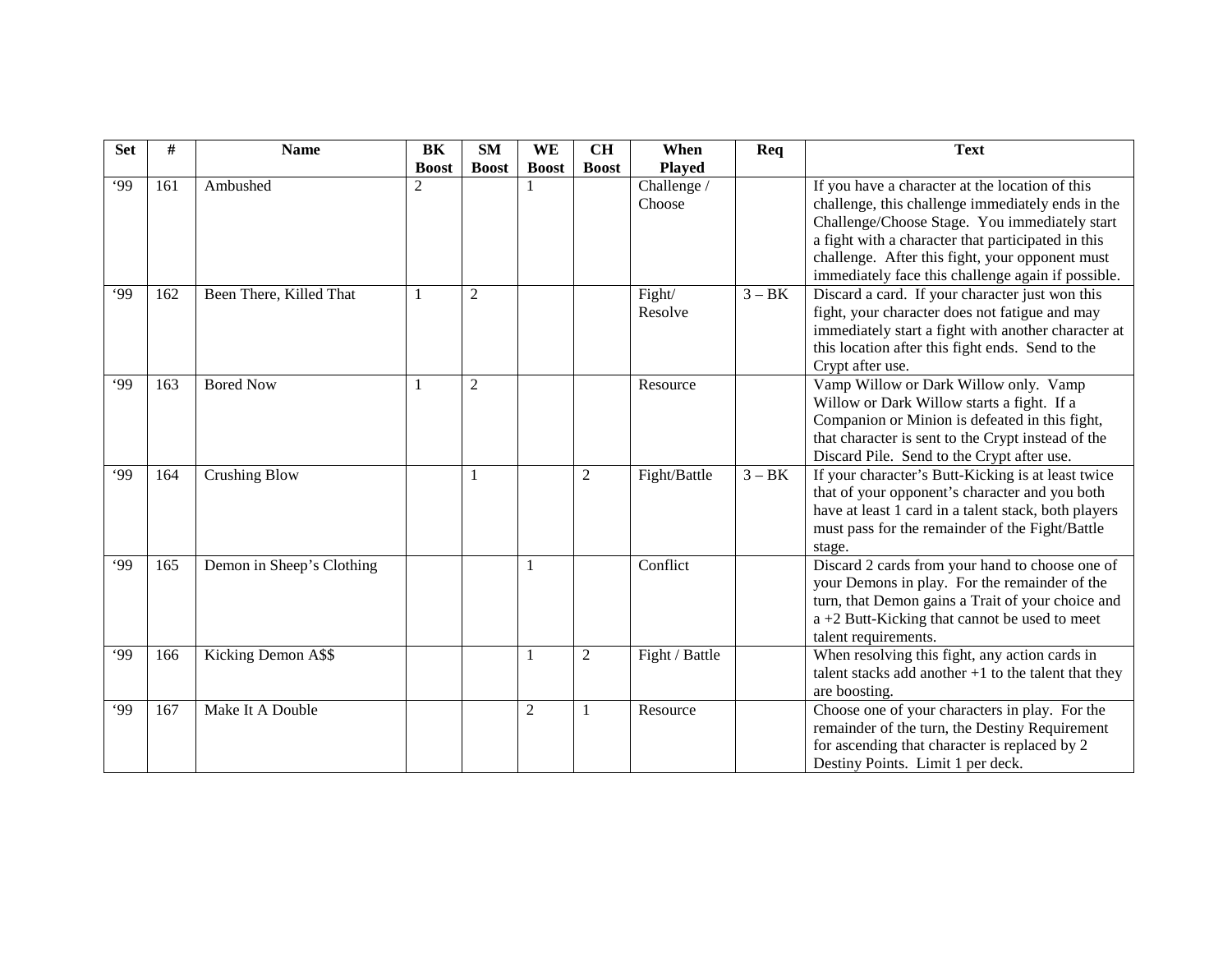| <b>Set</b> | #   | <b>Name</b>             | BK             | <b>SM</b>      | WE             | <b>CH</b>      | When           | Req      | <b>Text</b>                                                                                                                                                                                                                                                            |
|------------|-----|-------------------------|----------------|----------------|----------------|----------------|----------------|----------|------------------------------------------------------------------------------------------------------------------------------------------------------------------------------------------------------------------------------------------------------------------------|
|            |     |                         | <b>Boost</b>   | <b>Boost</b>   | <b>Boost</b>   | <b>Boost</b>   | <b>Played</b>  |          |                                                                                                                                                                                                                                                                        |
| .99        | 168 | Raising the Stakes      |                |                |                | $\overline{2}$ | Resource       |          | Your main character may ascend as many times<br>as you want this turn, ignoring any Destiny<br>Requirements. At the end of the turn, send to the<br>Crypt the attached levels that your Main<br>Character ascended this turn, even if they are in<br>the Discard pile. |
| 99'        | 169 | Rivalry                 | $\overline{2}$ |                |                |                | Resource       |          | All players choose up to 2 of their supporting<br>Heroes or Villians in play. All other supporting<br>Heroes and Villians discard all attached items,<br>and are then discarded. Each player loses 2<br>Destiny Points per character he discards.                      |
| 99         | 170 | Three-some              |                | $\overline{2}$ |                |                | Conflict       |          | For the remainder of this step, if Vamp Willow<br>and Vamp Xander are refreshed and at the same<br>location, they may start fights together. For these<br>fights, they add their talents together and are<br>considered to be 1 character.                             |
| 99         | 174 | <b>Morality Lecture</b> |                |                |                | $\overline{2}$ | Resource       |          | Choose one of your characters in play. That<br>character becomes a Hero for the remainder of<br>the turn.                                                                                                                                                              |
| .99        | 175 | Slayer's Handiwork      |                |                | $\overline{c}$ |                | Resource       | $3 - BK$ | Look at the top 5 cards of your opponent's<br>Resource Deck. Discard all Vampires in those 5<br>cards, and place the remaining cards on top of<br>your opponent's Resource Deck in any oder.                                                                           |
| .99        | 178 | <b>Black Hat</b>        |                |                | $\overline{2}$ |                | Resource       |          | Choose one of your characters in play. That<br>character becomes a Villain for the remainder of<br>the turn.                                                                                                                                                           |
| 99         | 179 | Caught Off Guard        |                | $\overline{2}$ |                |                | Fight / Battle |          | Send to the Crypt an item attached to your<br>character in this fight. Your opponent's character<br>gets $a - 2$ to the current resolving talent for the<br>remainder of the fight.                                                                                    |
| .99        | 180 | <b>Hidden Allies</b>    | 2              |                |                |                | Conflict       |          | Place a character into play at any location where<br>you won a fight or challenge this turn.                                                                                                                                                                           |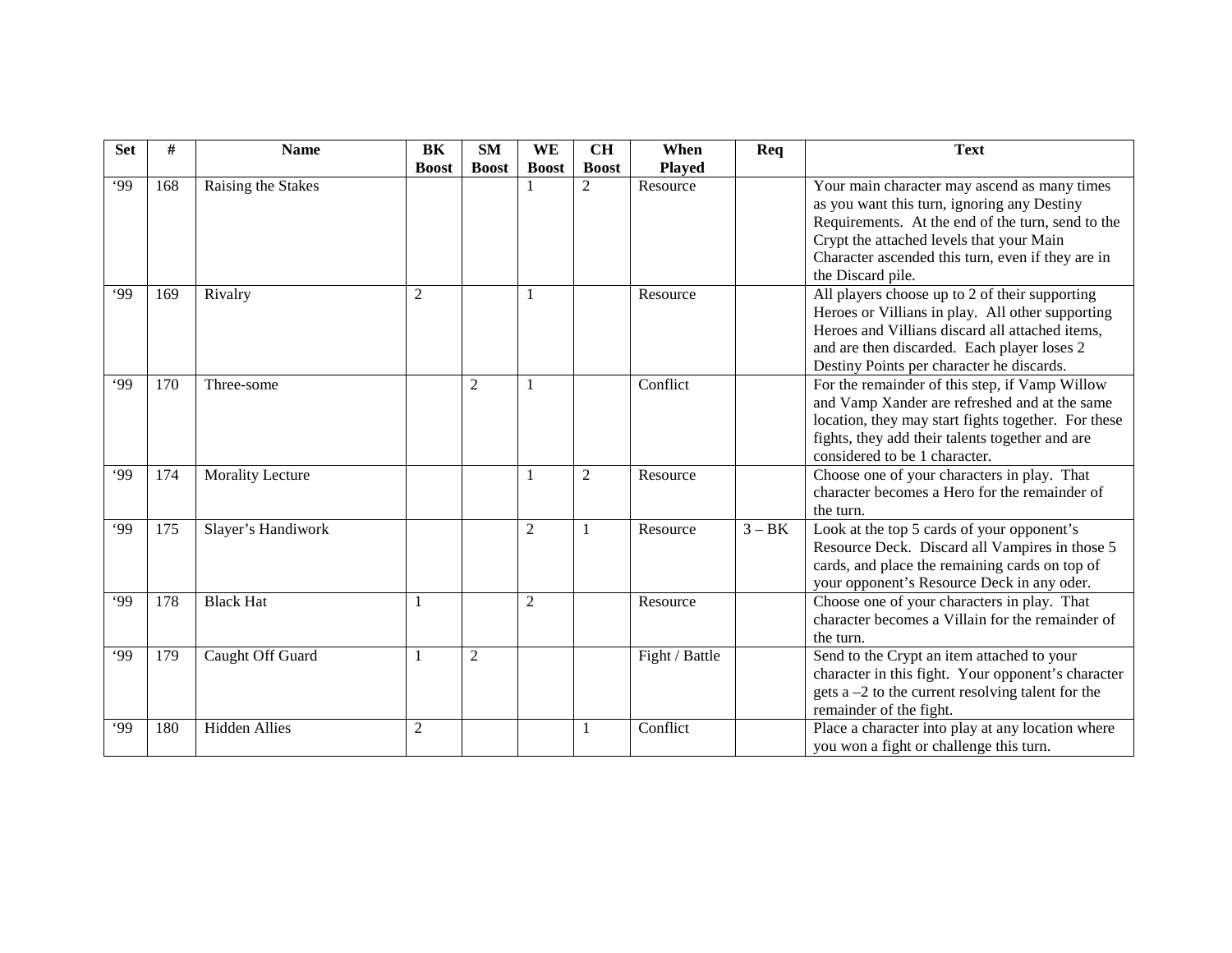| <b>Set</b> | #   | <b>Name</b>               | BK             | <b>SM</b>      | WE             | <b>CH</b>      | When          | Req | <b>Text</b>                                                                                |
|------------|-----|---------------------------|----------------|----------------|----------------|----------------|---------------|-----|--------------------------------------------------------------------------------------------|
|            |     |                           | <b>Boost</b>   | <b>Boost</b>   | <b>Boost</b>   | <b>Boost</b>   | <b>Played</b> |     |                                                                                            |
| .99        | 212 | <b>Blood and Crumpets</b> | $\overline{2}$ |                |                |                | Conflict      |     | If one of your Villian Vampires is at the same                                             |
|            |     |                           |                |                |                |                |               |     | location as one of your Human Minions, send the                                            |
|            |     |                           |                |                |                |                |               |     | Minion to the Crypt and gain 1 Destiny Point.                                              |
|            |     |                           |                |                |                |                |               |     | Limit 1 per deck.                                                                          |
| .99        | 213 | <b>Broken Wishes</b>      | $\mathbf{1}$   |                |                | $\overline{2}$ | Conflict      |     | Fatigue one of your supporting Heroes in play.                                             |
|            |     |                           |                |                |                |                |               |     | Your opponent must choose 1 item attached to 1                                             |
|            |     |                           |                |                |                |                |               |     | of his characters at the same location. The item is                                        |
|            |     |                           |                |                |                |                |               |     | discarded, and all players discard their hand and                                          |
|            |     |                           |                |                |                |                |               |     | draw 5 cards.                                                                              |
| .99        | 214 | <b>Clarion Call</b>       | $\overline{2}$ |                |                |                | Resource      |     | Discard the top card of your Resource Deck. If                                             |
|            |     |                           |                |                |                |                |               |     | the card you discarded was a level 1 character                                             |
|            |     |                           |                |                |                |                |               |     | that can be legally placed into play, you may                                              |
| .99        |     | I Love This Part          |                |                |                |                | End           |     | place that character into play at any location.                                            |
|            | 215 |                           |                | -1             | $\overline{2}$ |                |               |     | Choose one of your opponent's supporting<br>characters at the same location as one of your |
|            |     |                           |                |                |                |                |               |     |                                                                                            |
|            |     |                           |                |                |                |                |               |     | refreshed Villians. During the next turn, the                                              |
|            |     |                           |                |                |                |                |               |     | chosen character gets $a - 1$ to all of her talents. If                                    |
|            |     |                           |                |                |                |                |               |     | this would drop all of that character's talents to 0<br>or below, discard that character.  |
| .99        |     |                           |                |                |                |                |               |     |                                                                                            |
|            | 216 | I'm A Blood Sucking Fiend | $\mathbf{1}$   |                | $\overline{c}$ |                | Fight/Battle  |     | For the remainder of this fight, players cannot use                                        |
|            |     |                           |                |                |                |                |               |     | the talent icon on the right hand side of action<br>cards to boost a talent.               |
|            |     |                           |                |                |                |                |               |     |                                                                                            |
| .99        | 217 | Oh Fff                    |                | $\overline{2}$ |                |                | Challenge /   |     | If both players participating in this challenge                                            |
|            |     |                           |                |                |                |                | <b>Battle</b> |     | have at least 1 card in a talent stack, both players                                       |
|            |     |                           |                |                |                |                |               |     | must choose 1 card from their own talent stack,<br>and discard it.                         |
|            |     |                           |                |                |                |                |               |     |                                                                                            |
| .99        | 218 | Oz Watch                  |                | 1              |                | $\overline{2}$ | Prologue      |     | Oz only. For the remainder of the turn, when Oz                                            |
|            |     |                           |                |                |                |                |               |     | ascends, gain 1 Destiny Point. Limit 1 per deck.                                           |
| .99        | 219 | <b>Tiny Victory</b>       | $\overline{2}$ | 1              |                |                | Challenge /   |     | Players cannot lose Destiny Points during the                                              |
|            |     |                           |                |                |                |                | <b>Battle</b> |     | resolution of this challenge. The attacking player                                         |
|            |     |                           |                |                |                |                |               |     | cannot gain any more Destiny Points for                                                    |
|            |     |                           |                |                |                |                |               |     | defeating the challenge than what is printed on it.                                        |